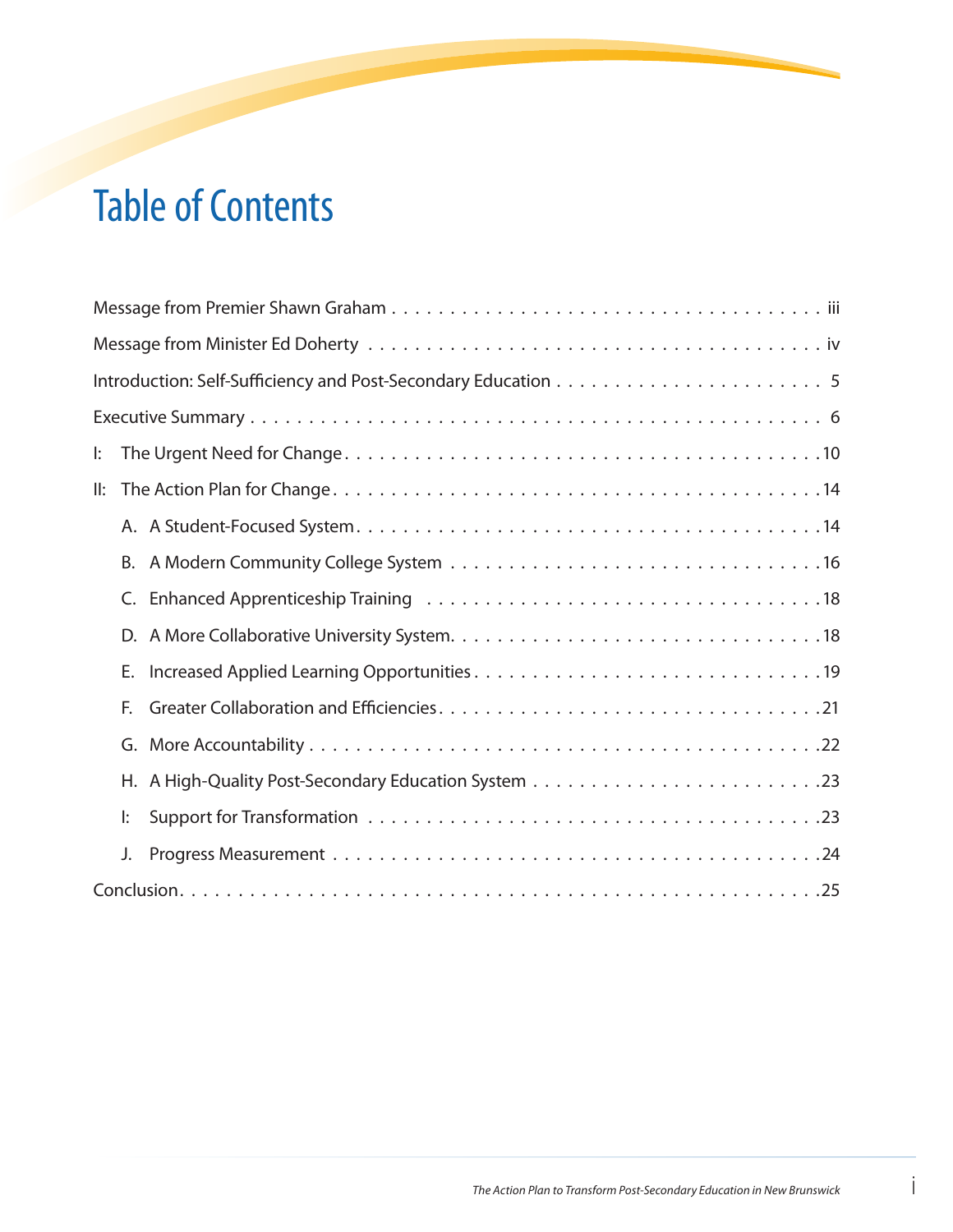**Be inspired. Be ready. Be Better.**  The Action Plan to Transform Post-Secondary Education in New Brunswick

2008.06

Province of New Brunswick POB 6000 Fredericton NB E3B 5H1 CANADA

#### **www.gnb.ca**

ISBN 978-1-55471-097-3

CNB 5495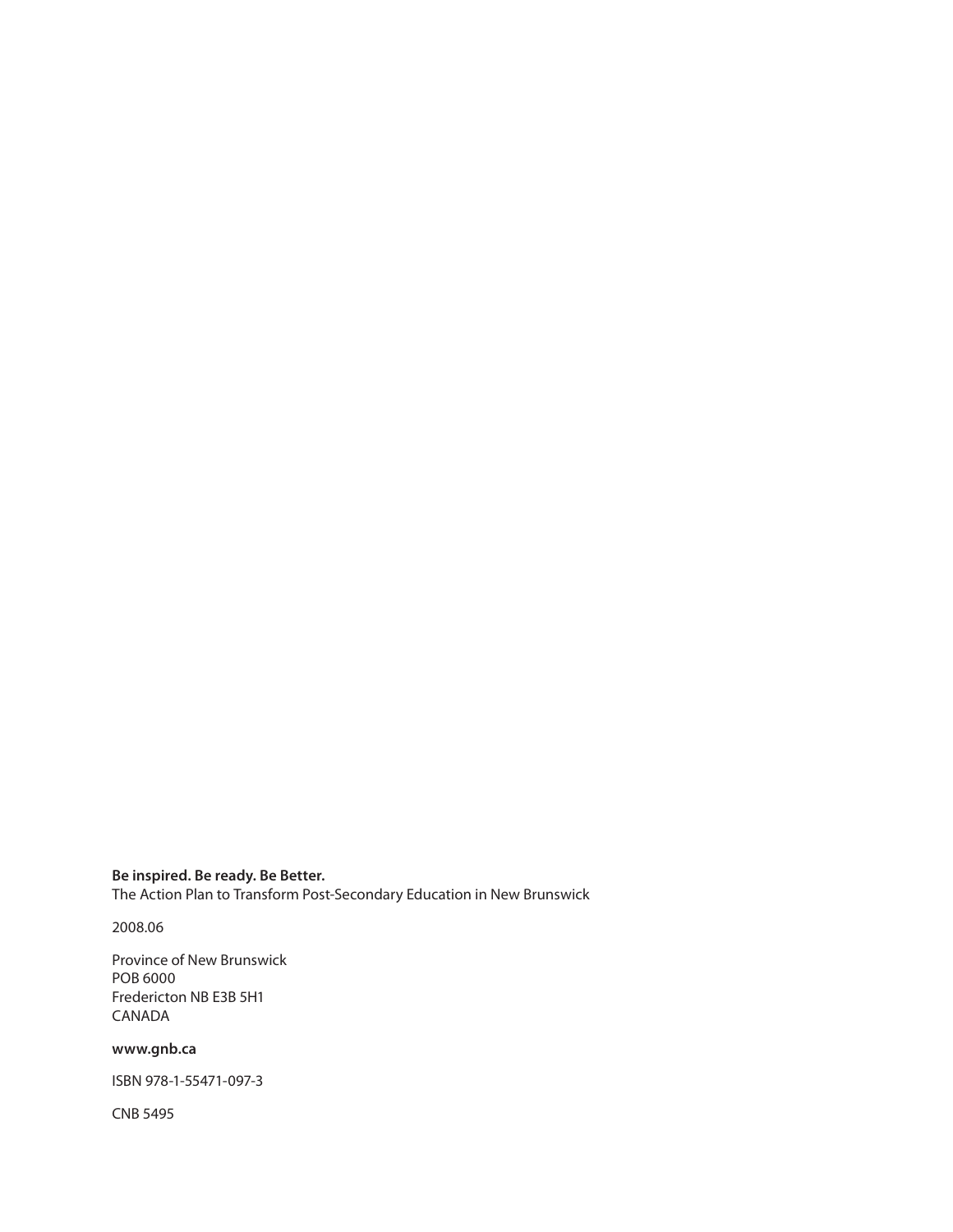## Message from Premier Shawn Graham

New Brunswick is on track to experience a period of historic growth and opportunity. But this transformation is not assured. It requires strategic planning and bold policy changes, all aimed at helping us reach our shared goal of self-sufficiency by 2026.

From the earliest years through adulthood, education is a key to reaching this better tomorrow. Our government has a bold plan for transforming education in New Brunswick to ensure our students succeed and our society prospers. To make this transformation, we must embrace change and innovation.

New Brunswick has a proud tradition of excellence in post-secondary education. We are home to four public universities, each known nationally and internationally for the quality of their instruction and research. Our community college system has been a vital part of our education system, providing local access to important skills and training and helping fuel our economic resurgence.

But despite the strengths of our post-secondary education system, we risk falling behind if we do not make the significant changes that will create an integrated, student-focused system. We must also embrace lifelong learning and ensure each New Brunswicker can pursue a post-secondary education, no matter where they live in our province.

The gaps that exist today are real and troubling. We see the pressing need for more applied programs and more formalized articulated programs that lead from the community college system to university. We see a community college system that has been chronically underfunded and perhaps undervalued. We see greater opportunities to create efficiencies in administration and sharing scarce resources, directing the savings to the delivery of enhanced research and teaching.



An energized, revitalized and integrated postsecondary education system will fuel our drive to self-sufficiency. We seek nothing less than to establish the best post-secondary education system in Canada, one that is affordable, accessible and reflective of our economy's needs while providing the people of this province with the understanding and skills needed to succeed right here at home.

Education is the way we will build a self-sufficient future for New Brunswick.

It begins now.

**Premier of New Brunswick**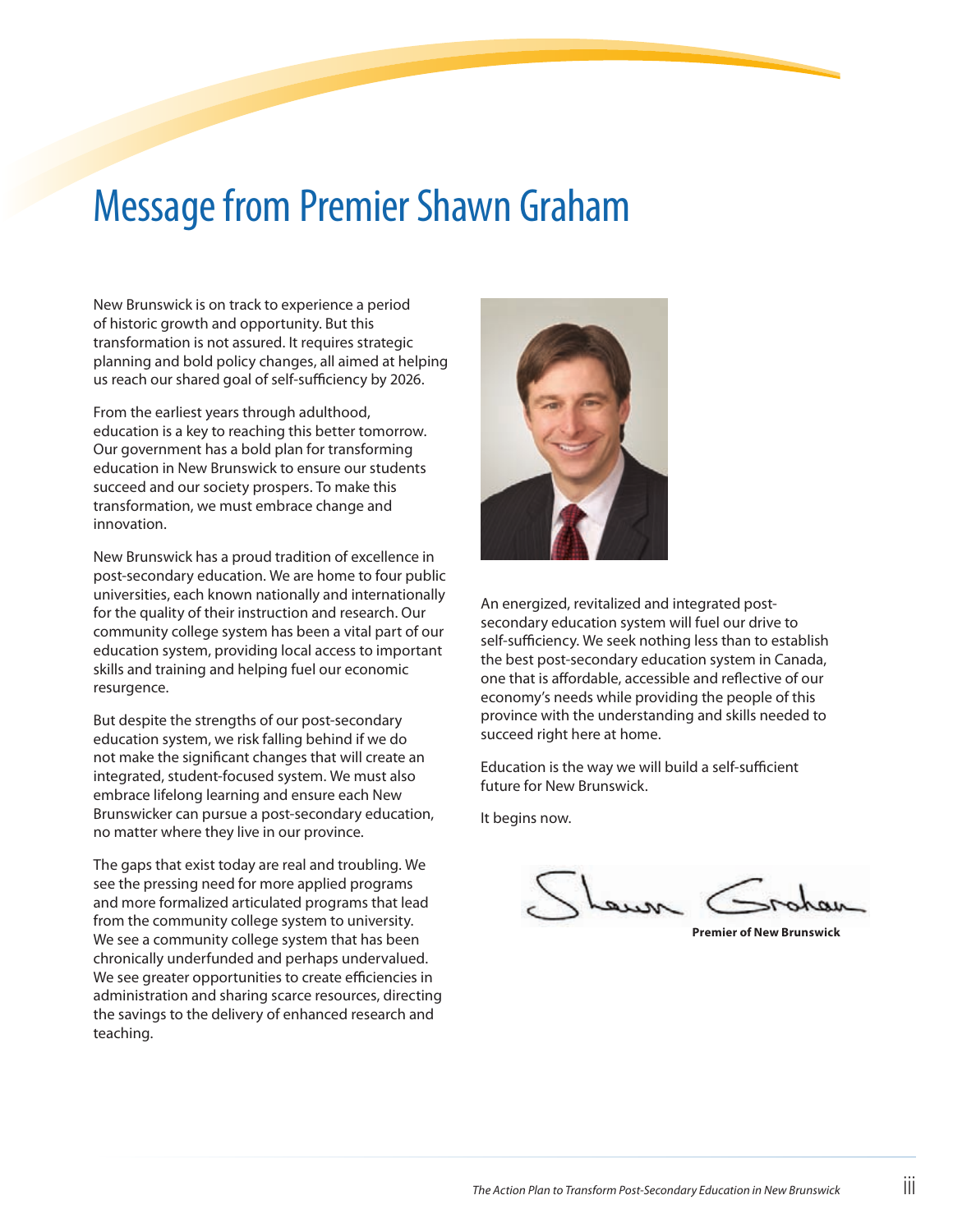# Message from Minister Ed Doherty

Post-secondary education is vital to New Brunswick's future. It's vital for our province, our communities and our people to achieve our goal of self-sufficiency.

Our vision for our post-secondary education system is a system that is student focused, integrated, accessible, affordable, relevant, responsive, efficient, of high quality and accountable. While our system has considerable strengths, there are significant opportunities and many areas for improvement.

New Brunswick's participation rate – the percentage of the population pursuing post-secondary education or training – lags behind the national average. Our postsecondary programs are not keeping pace with the evolving needs of New Brunswick's economy and the changing nature of our provincial workforce.

The Government of New Brunswick undertook extensive research and consultation to determine the best ways to address these issues and create a stronger post-secondary education system in the province. That began with the Commission on Post-Secondary Education in New Brunswick and its report, Advantage New Brunswick: A Province Reaches to Fulfill Its Destiny. I'd like to thank the commissioners, Jacques l'Écuyer and Rick Miner, for their hard work and valuable insights.

To further assess the future of our system, the government went directly to our post-secondary leaders and established the Working Group on Post-Secondary Education in New Brunswick, made up of the presidents of the province's four public universities as well as leaders of the community college system.

The Working Group's input was invaluable in developing this Action Plan, a comprehensive and dynamic strategy that will transform our postsecondary education system in New Brunswick and make it more student focused, collaborative, cohesive and responsive.



This Action Plan marks another starting point. There will be considerable work to be done to fundamentally transform our province's post-secondary education system to make it no less than the best in Canada. The Province will work closely with other stakeholders during this transformation.

The stakes are high. We must work together to ensure we create the post-secondary education system New Brunswick needs to prosper and achieve selfsufficiency.

**Minister of Post-Secondary Education, Training and Labour**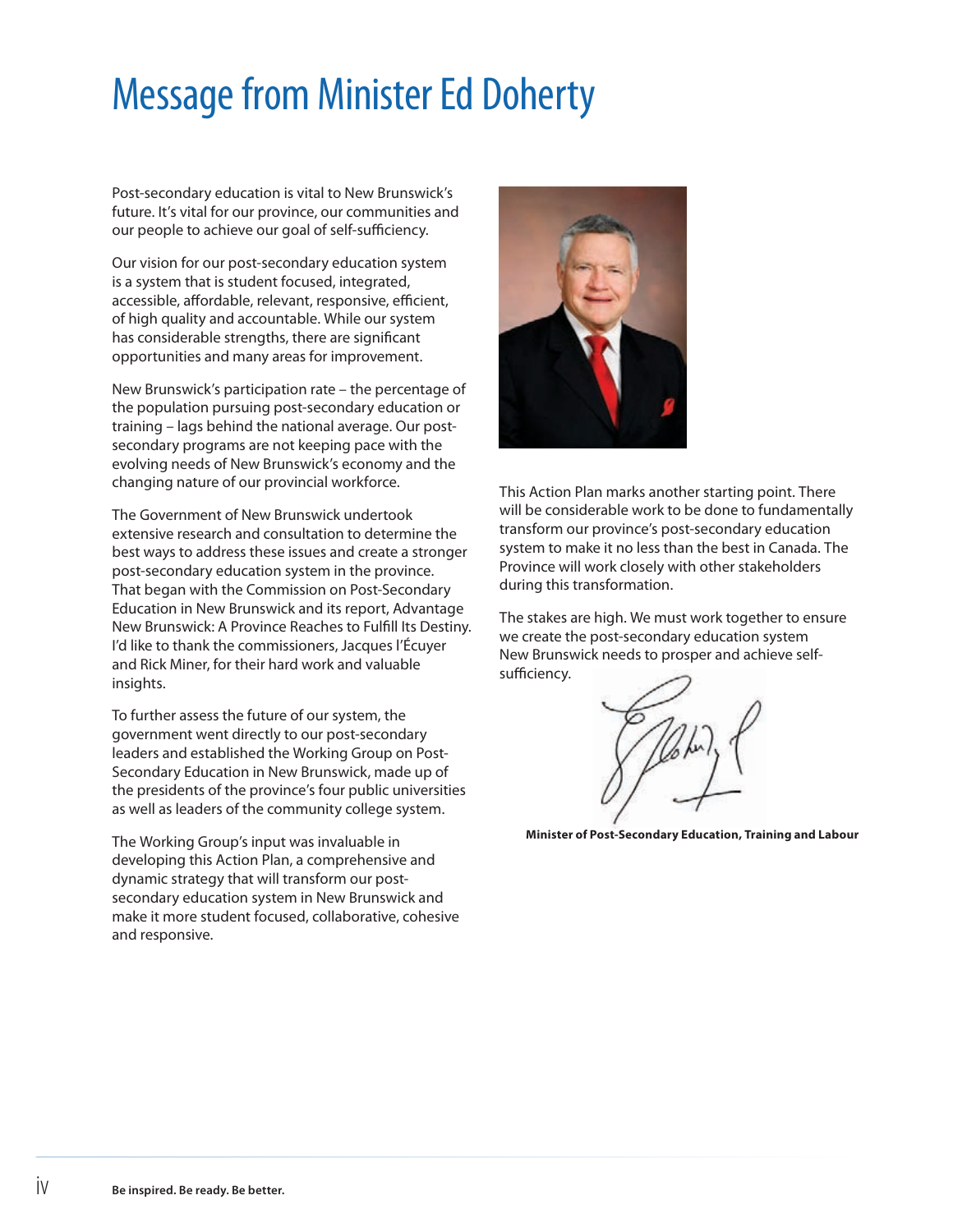## Introduction: Self-Sufficiency and Post-Secondary Education

#### **Post-Secondary Education: Key to achieving self-sufficiency**

We seek nothing less than to establish the best postsecondary education system in Canada, one that is affordable, accessible and reflective of our economy's needs while providing the people of this province with the knowledge, skills and training needed to succeed right here at home.

Education is a key element of attaining self-sufficiency. Our government has a bold plan for transforming education in New Brunswick to ensure our students succeed and our society prospers. We must embrace change and innovation.

A key area of achieving self-sufficiency is transforming our workforce to be better educated, healthier and better positioned for success. An energized post-secondary education system will help transform our workforce and fuel our drive to self-sufficiency.

Self-sufficiency for New Brunswick

New Brunswick is on track to experience a period of historic growth and opportunity. Such transformation requires strategic planning and bold policy changes, all aimed at helping us reach our shared goal of selfsufficiency by 2026.

The Government of New Brunswick is focusing its resources and efforts to achieve its goal of self-sufficiency through strategic initiatives in four key areas:



- Transforming our workforce to be better educated, healthier and better positioned for success.
- **Transforming our economy** to be more competitive and be more attractive for business, investment and people.
- **Transforming relationships** to be a partner with governments, communities and New Brunswickers in building a self-sufficient New Brunswick.
- Transforming government to be more open, accountable and responsive.

These transformations will enable us to retain and strengthen our core values, ensure continued growth and create the opportunities we need to fulfill our potential. By transforming our economy, our workforce, our relationships and our government, we will set the foundation for a better New Brunswick: a place of opportunity and hope for all. A New Brunswick that is truly a better place to be.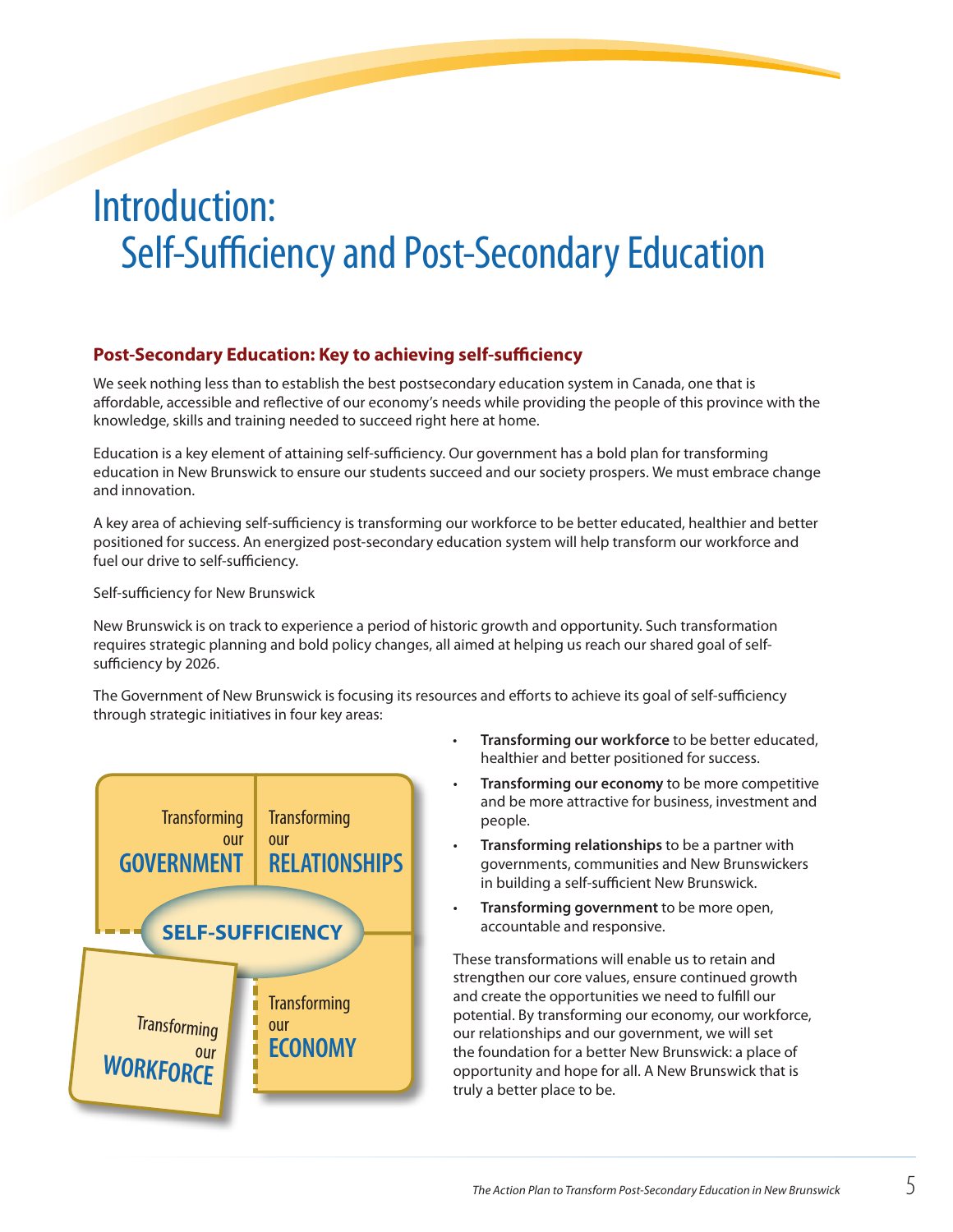## Executive Summary

#### **I. The Urgent Need for Change**

New Brunswick is part of an increasingly globalized, increasingly knowledge-based economy. Education is the key to ensuring our province and its people succeed and prosper in the global economy. New Brunswick requires a strong post-secondary education system to achieve success and to become self-sufficient, but post-secondary education in our province is experiencing a number of challenges. These include:

- A declining 18-24 age group relative to the overall population.
- Low participation rate at the community college level.
- Higher-than-national-average tuition costs leading to high student debt levels.
- Accessibility issues affecting the participation of Aboriginals, low-income earners and other underrepresented groups.
- Low rates of continuing education and lifelong learning.
- Too few applied or articulated education programs to meet demand for specialized skilled workers.
- Weak connection of our post-secondary education system to our province's changing labour market needs.
- The need to create stronger relationships between local communities and post-secondary education institutions.
- The need to boost New Brunswick's research and innovation capacity.

This Action Plan will address these issues and transform post-secondary education in the province over the next five years. It is a comprehensive and dynamic plan informed by the considerable research and consultation conducted over the past two years.

#### *The Vision*

The vision for our post-secondary education system is a system that is student focused, integrated, accessible, affordable, relevant, responsive, efficient, of high quality and accountable.

#### *The Goal*

In order to achieve the self-sufficiency we seek as a province, New Brunswick will produce the besteducated and most literate population in Canada.

#### *The Guiding Principles of Change*

Our post-secondary education system will provide education and training in the official language of the learner's choice, respecting the Province's commitment to preserve and promote the language and culture of the two official language communities, and continue to support institutional structures for post-secondary education that are respectful of each language community in New Brunswick.

The transformation of New Brunswick's post-secondary education system will be guided by the following principles:

- Student focused
- Respecting our official languages
- Accessibility and affordability
- Relevance and responsiveness
- **Comprehensiveness**
- **Efficiency**
- **Quality**
- **Accountability**
- **Collaboration**

#### **II. The Action Plan for Change**

#### *A. A Student-Focused System* Addressing student financing

Addressing student financing is one of the most pressing issues facing post-secondary education. The government has put in place the following measures to help New Brunswick students finance their postsecondary education for 2008-2009:

- • The freeze on tuition for New Brunswick universities and community colleges will be in place for the 2008-2009 school year.
- • The \$10,000 New Brunswick Tuition Rebate for post-secondary graduates living in New Brunswick will continue.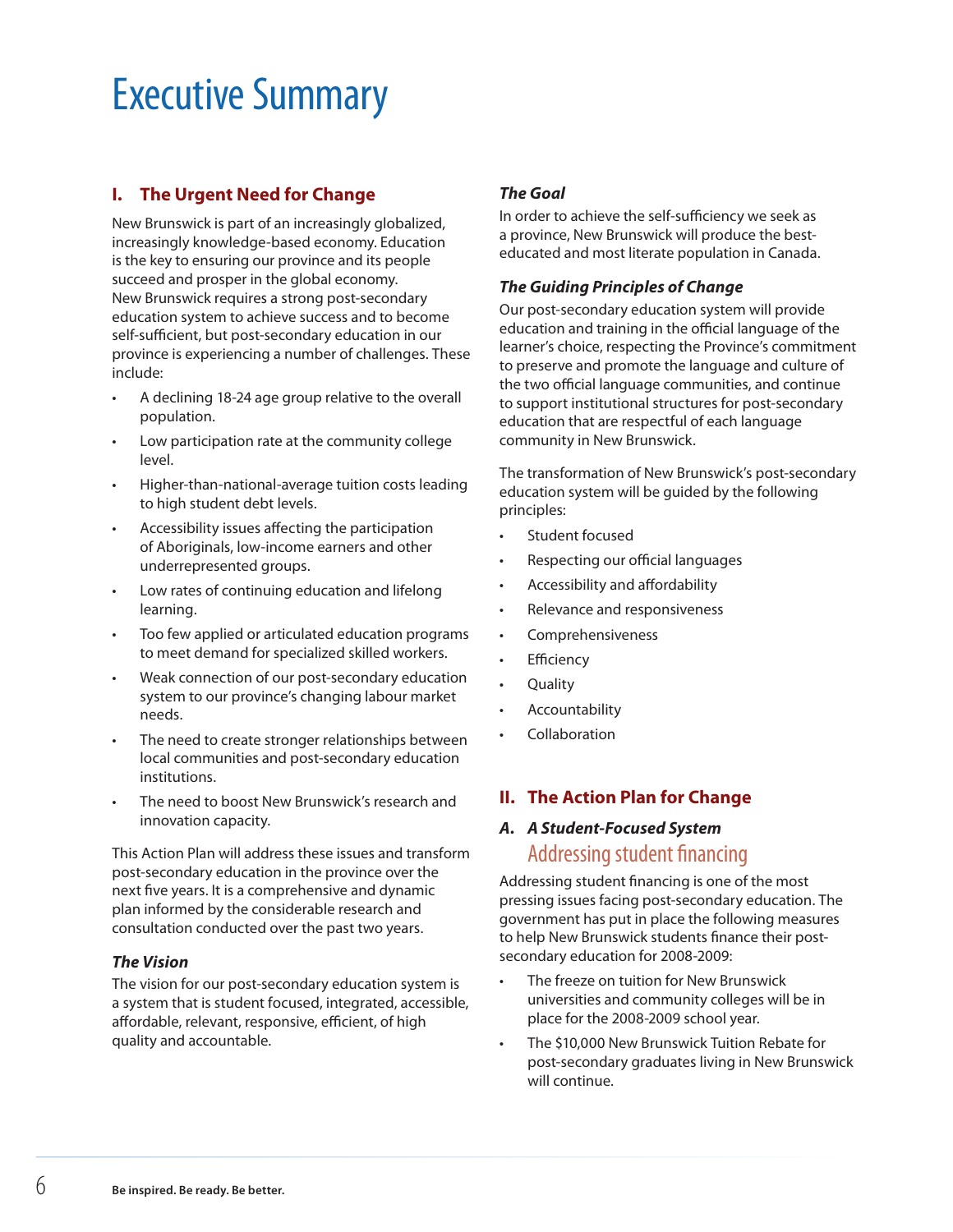- The \$2,000 Benefit for First-Time University Students will be maintained for 2008-2009.
- Students no longer have to consider parental or spousal income when applying for New Brunswick student loans as of August 2007.

The Canadian Millennium Scholarship Foundation Millennium Bursary program will continue for 2008-2009. This federal program, used by 2,600 highneed New Brunswick students, is being phased out in 2009-2010. The elimination of this program will result in a loss of up to \$7 million in funding for high-need New Brunswick students.

The Province will immediately begin discussions with the federal government to restore this vital source of funding for New Brunswick students. Subject to these discussions, further measures to enhance student financing outlined in this Action Plan will be announced for the 2009-2010 academic year and beyond.

## Increasing participation of Aboriginals and other underrepresented groups

The Futures to Discover program will be supported. The program provides learning accounts to 1,000 students a year to attend a post-secondary institution following high school. This program provides support of \$2,500 per year which totals up to \$10,000 for four years to students from underrepresented groups.

New programs will be established to improve access and increase participation for Aboriginal students, lowincome earners and other underrepresented groups.

## Increasing the number of locations offering university courses

First- and second-year university courses leading to degrees will be offered throughout the province at community colleges in those communities with no university presence by 2011. Being able to access university courses close to home will encourage participation and help to reduce the cost of a postsecondary education to students.

## Making credit transfer easier between post-secondary institutions

Student mobility and transition between secondary and post-secondary systems, and between postsecondary institutions, will be made easier and more efficient through system-wide cooperation and transfer agreements that ensure students who take equivalent courses at one institution will be granted credit at another to continue their education. Adequate spaces in an appropriate mix of programs will be available in the post-secondary system for qualified students. Laddering opportunities will exist so students can complete a certificate, diploma or degree at one institution and continue to the next level at another institution.

#### Increasing the number of graduate students within three years

The number of graduate students in New Brunswick will increase by 855 from 2,145 to 3,000 within three years, including at least 450 in PhD programs.

## Establishing a Graduate Studies and Research Council of New Brunswick

A Graduate Studies and Research Council of New Brunswick will be created to leverage existing resources to increase both the quantity and quality of graduate work in the province. It will foster collaboration between universities by creating province-wide research networks and centres of excellence, facilitating cross-institution faculty appointments and providing funding for collaborative research initiatives.

## Developing an e-Post-Secondary Education Strategy

An e-Post-Secondary Education Strategy will be developed to better connect post-secondary institutions, with students, high schools and research centres. The strategy will include a student information portal, e-learning and distance education, a common student identifier, the establishment of a virtual New Brunswick library and better data collection and analysis to better inform students, the public and decision-makers on post-secondary performance and to allow for greater accountability.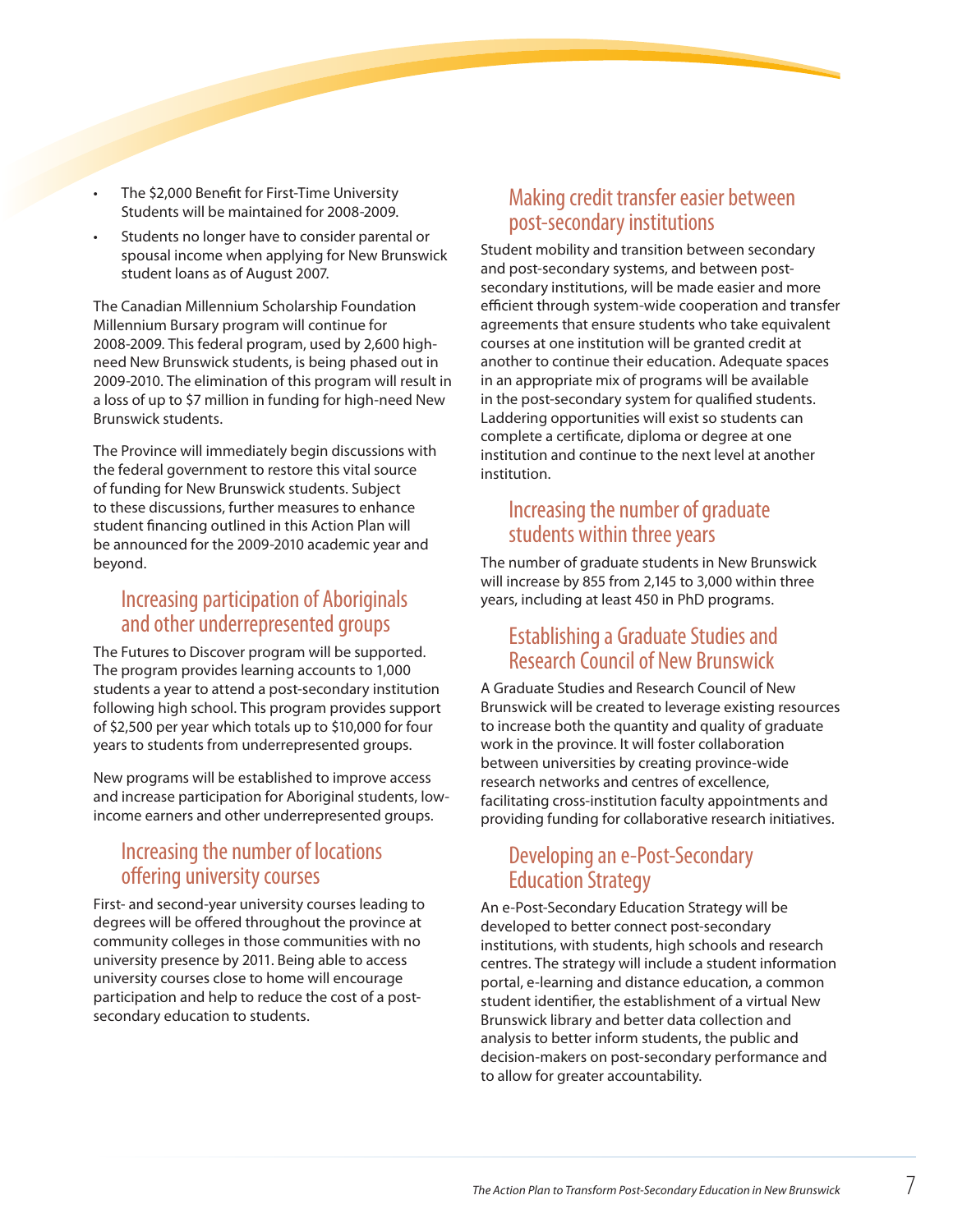#### *B. A Modern Community College System*  Creating a modern, autonomous community college system

A transformation project to re-design and re-brand the community colleges will begin in 2008-2009. The community college system will be transformed to make it independent from government and become more student focused, better equipped, more entrepreneurial and more responsive to community and labour market needs. There will be an anglophone and a francophone community college, each headed by a president and each governed by a board of directors.

## Establishing a new college campus in Fredericton and enhancing the College of Craft and Design

A new community college campus will be established in Fredericton and the College of Craft and Design will be enhanced and transformed into a centre for artistic and creative excellence.

## Adding 12,000 spaces to the community college system

The capacity of the transformed community college system will be increased, with an additional 11,000 spaces created over the next five years and another 1,000 by 2017-2018. These spaces will be in the trades, allied health, engineering technologies and other emerging demand areas.

## *C. Enhanced Apprenticeship Training* Transforming the apprenticeship program

The apprenticeship program will be transformed and re-engineered in 2008-2009 to shorten the length of time to complete the program, simplify processes and ensure better integration of the program into the postsecondary education system.

## Increasing apprenticeship program capacity

The apprenticeship program will increase in capacity by 2,570 from 3,630 to 6,200 apprentices by 2012-2013, putting more skilled workers into the New Brunswick workforce.

## *D. A More Collaborative University System* Increasing collaboration and cooperation between New Brunswick universities

Government will work with universities and other stakeholders to create a more cohesive and collaborative system that will benefit the institutions themselves, their students and the people of New Brunswick.

This would include program reviews to ensure maximum collaboration and minimum duplication of programs; articulation of roles, mission and mandates in legislation; co-location of universities and community college facilities where practical and efficient; and funding for universities and community colleges to encourage innovation and partnerships.

## *E. Increased Applied Learning Opportunities* Establishing formal partnerships to boost applied learning

Formal partnerships between universities, community colleges and communities will be established to develop new, applied and articulated programs. There will be two types of partnership vehicles: the Institute of Applied Learning and Training (IALT) and the Consortia of Applied Learning and Training (CALT). These collaborative mechanisms are a way to respond quickly to changing labour market needs and do more with existing education and training resources.

## *F. Greater Collaboration and Efficiencies* Establishing a Post-Secondary Education Agency

The Post-Secondary Education Agency will provide overall coordination, planning and governance for the transformation of the post-secondary system. The agency will be created within three years and will ensure that post-secondary institutions collaborate and form the partnerships necessary to achieve the gains needed in student experience, quality of instruction, expansion of research, and developing efficiencies and responsiveness to community and labour market needs.

## Finding efficiencies through shared services

Opportunities will be identified to find efficiencies through back-office, administrative and support services, such as procurement, information technology, a centralized application system, and other relevant administrative areas. These common services will be delivered by the newly-formed Health Shared Services Agency.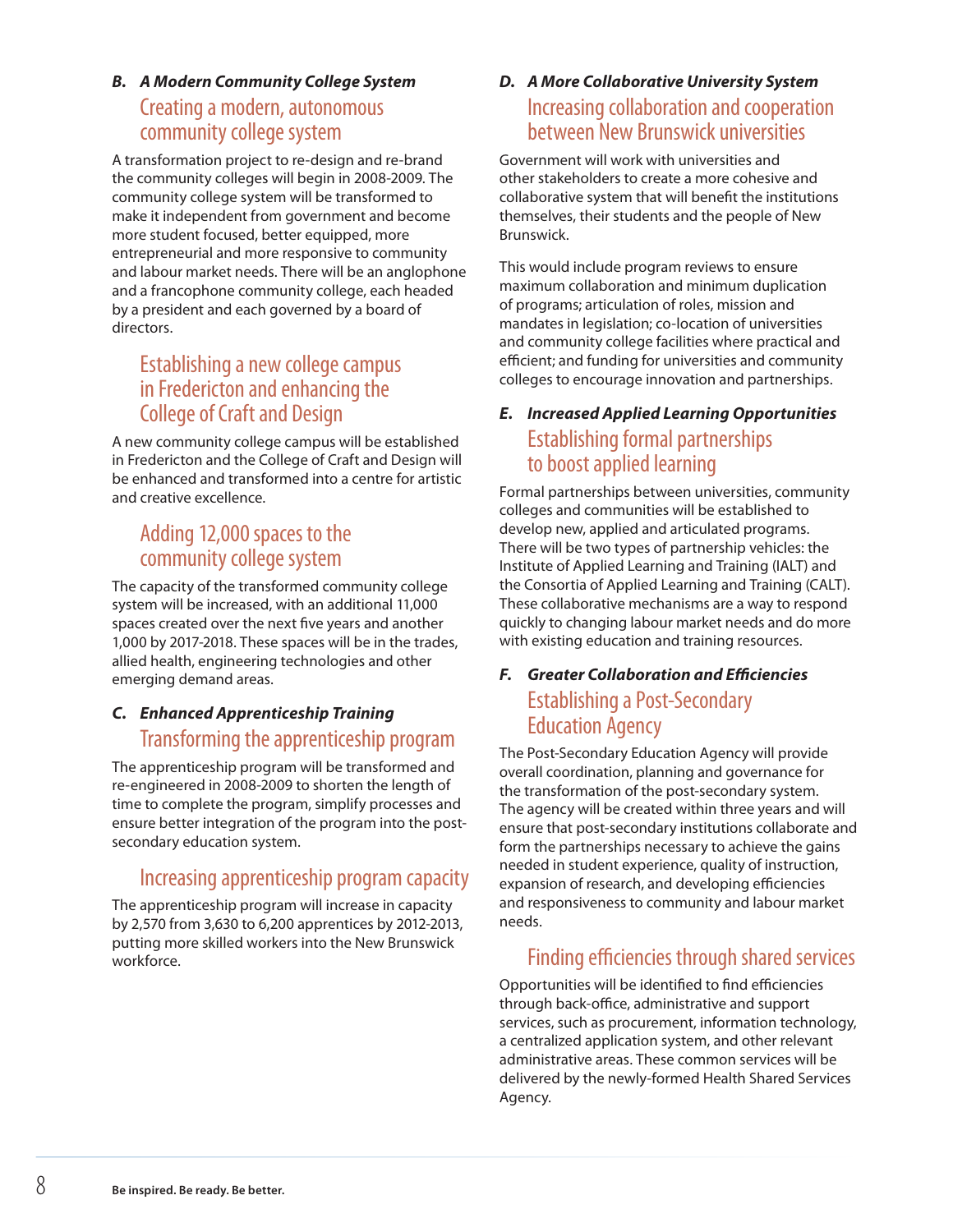## Increasing the number of international students in New Brunswick

A strategy will be developed in collaboration with universities and community colleges to aggressively market New Brunswick as an education destination to international students.

## Establishing a New Brunswick Presidents' Council

A forum of university and community college presidents will be formed to be the key collaborative group linking post-secondary education institutions with government and to oversee progress of selected Action Plan initiatives.

#### *G. More Accountability* Modernizing and replacing postsecondary education funding formulas

University and community college funding formulas will be modernized and replaced to reflect the complexity of institutional roles and to ensure public post-secondary institutions can effectively plan and manage their operations.

## Requiring institutions to submit five-year strategic plans

Beginning in 2010-2011, each public institution will submit a five-year strategic plan, including an annual business plan, to government. These will be supported by performance-based contracts and indicators reflecting the strategic priorities of New Brunswick's Self-Sufficiency Action Plan.



## Requiring each institution to appear annually before the Legislature

Each public university and community college will appear annually before the appropriate committee of the New Brunswick Legislature.

## Establishing a Ministerial Advisory Committee on Post-Secondary Education

A ministerial advisory committee will be established to advise the minister of post-secondary education, training and labour on post-secondary education system planning and monitoring.

#### *H. A High-Quality Post-Secondary Education System*

## Extending Quality Assurance reviews to select college programs

The Maritime Provinces Higher Education Commission (MPHEC) will extend its mandate to perform quality assurance of selected new community college programs and extend its quality assurance reviews to include private institutions governed under provincial legislation.

## *I. Support for Transformation* Investing in transformation

Projected financial investments of a minimum of \$90 million over five years will be made beginning in 2008-2009 to support the transformation of the postsecondary system.

## A plan outlining necessary capital investments will be developed by the Presidents' Council in 2008-2009

#### *J. Progress Measurement* Developing indicators to measure success

Performance indicators will be developed to measure the transformation of the post-secondary education system and report on progress based on certain factors, including post-secondary participation rates; enrolments; completion/graduation rates; tuition fees; student debt-load; the number of graduate students; research and innovation; and employment of postsecondary graduates within the province.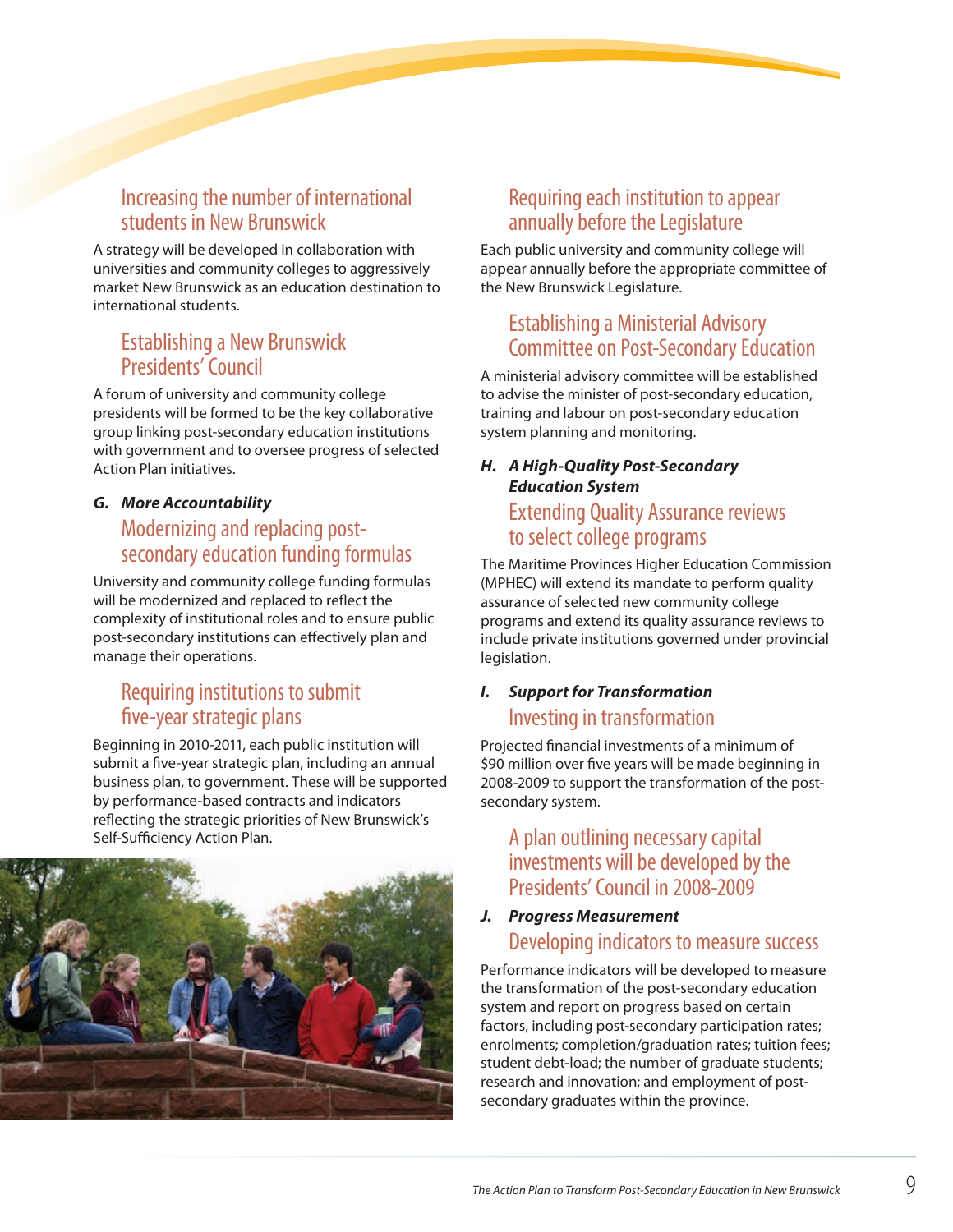# I: The Urgent Need for Change

#### *We are living in a knowledge economy.*

The majority of jobs today now require some form of advanced training or education. That trend is accelerating and the New Brunswick of tomorrow will be very different than the one that we live in today.

New Brunswick will become more progressive and prosperous. We will carve out a strong niche in the global marketplace, offering tremendous career opportunities for our people while preserving and enhancing the way of life that makes this a truly special place to be.

We will be self-sufficient, but only if we create a postsecondary education system that allows us to harness our potential.

That means change. Transformative change to fundamentally reshape the way we think about postsecondary education and the way we deliver it to the people of New Brunswick.

We begin this period of change from a position of strength. New Brunswick is home to four public universities, each recognized across Canada and around the world for the quality of their teaching, research and student experience.

Our community college system has been an important component of post-secondary education in New Brunswick. Closely connected to the communities in which they are located, they provide local access to important skills development and training.

We also benefit from a number of private community colleges and training institutes, each offering specialized education.

But the individual strength of these institutions is not enough. We face some very real challenges in our postsecondary education system. There is an urgent need for change.

#### **Low Participation Rates**

New Brunswick's overall post-secondary education participation rate (the percentage of the population pursuing some form of post-secondary education) is lower than the national average. While our university participation rate exceeds the national average, too few of those graduates end up staying in the province when they complete their studies.

*" Our post-secondary participation rate is lower than the national average. "*

An added challenge is that our need to increase participation rates must also overcome a three-decadelong decline in the 18-24 age group. That demographic trend is expected to continue and we are already seeing evidence of its impact – enrolment in New Brunswick universities dropped by 4.2 per cent from 2005-2006 to 2006-2007. Left unchecked, university enrolments are projected to drop a further 20 per cent by 2026.

At the community college level, assuming the current participation levels remain the same, enrolment of students below age 30 is projected to decline 21 per cent by 2026.

We must address this. We clearly need more New Brunswickers pursuing a post-secondary education.

#### **Addressing Student Financing**

New Brunswick university students assume an average of \$8,000 more in debt to complete a university education than the national average. Tuition costs in the province are \$1,209 more than the national average for the 2007-2008 academic year, a disparity that will only accelerate, as other provinces are making the investments necessary to make tuition more affordable to students.

According to a 2007 study, 30 per cent of New Brunswick high school graduates from the Class of 2003 who did not pursue post-secondary education said it was due to a financial barrier, most often concerns about incurring too much debt.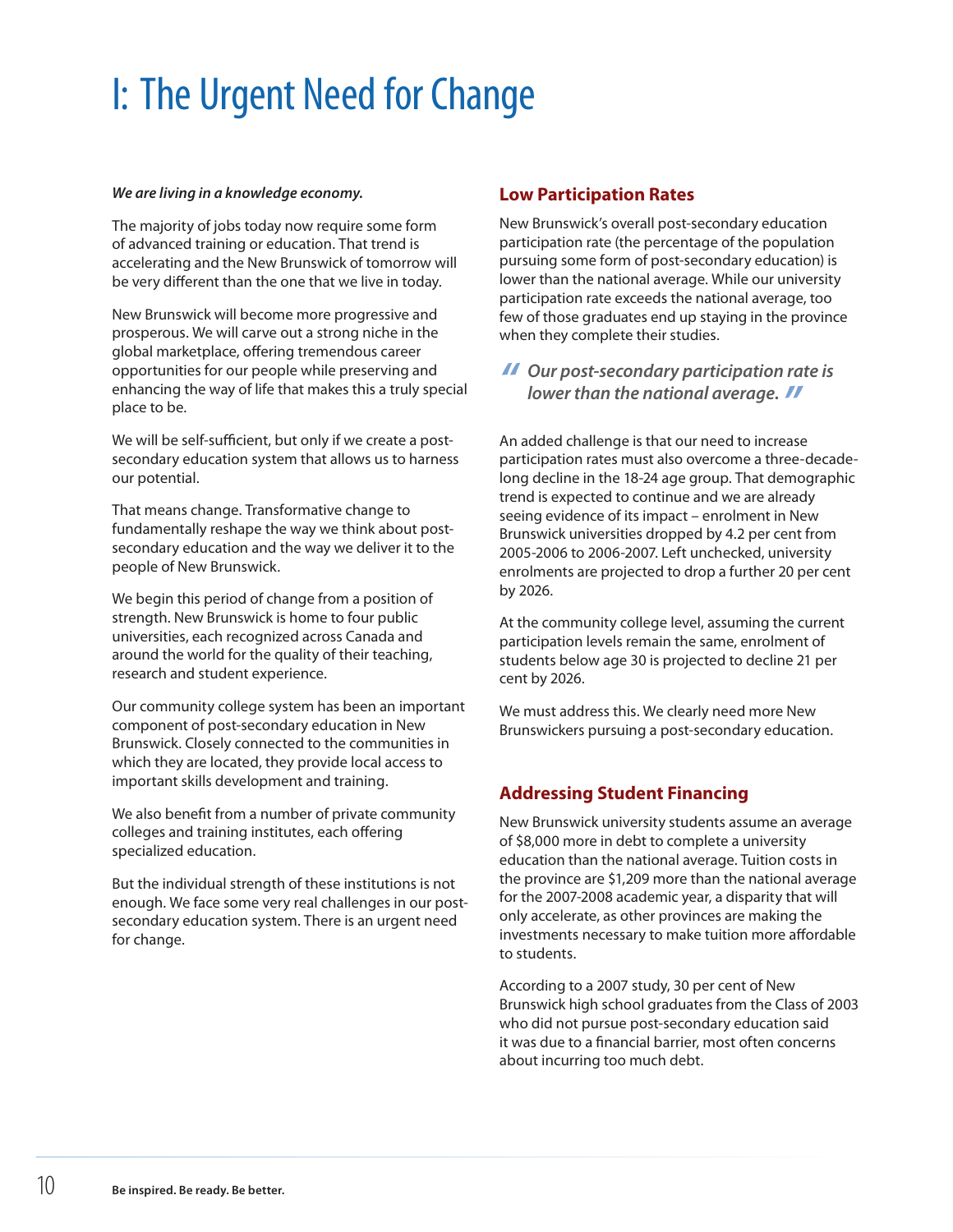As well, the elimination by the federal government of the Canadian Millennium Scholarship Foundation Millennium Bursary in 2009-2010 will result in a loss of \$7 million in grant money to New Brunswick students that would currently be applied to their outstanding provincial debt.

*" 30 per cent of 2003 New Brunswick high school graduates who did not pursue post-secondary education said it was due to a financial barrier, most often concerns about incurring too much debt. "*

#### **Accessibility**

While tuition costs and student debt loads are important factors when considering the accessibility of post-secondary education, they are not the only ones. Accessibility also means that post-secondary education institutions must be located close to the people they serve.

There are also a range of socio-economic factors that influence participation in post-secondary education. In particular, more must be done to ensure greater participation by Aboriginal New Brunswickers, lowincome earners and other underrepresented groups.

#### **A Culture of Lifelong Learning**

Post-secondary education can no longer be considered something that you only pursue in the first few years after completing high school. Our world has changed and so too has the need for continuing education and training. Technology advances at a rapid pace. Education cannot be static. New Brunswick's education system must reflect this fact and make ongoing education and training a core element.

#### **More Applied Programs**

New Brunswick's economy is changing significantly. Our education system has not kept pace. We are in urgent need of more applied programs that meet the needs of employers to keep our economy surging forward. Already, jobs go unfilled in our province, harming our productivity and competitiveness. To address the shortage in applied programs will require greater cooperation and sharing of resources between universities and community colleges.

*" New Brunswick needs more applied learning programs to meet the needs of students, employers and communities. "*

#### **Matching Programs to Needs**

Our post-secondary education system too often operates with a weak connection to the needs of our economy. We need to be more strategic in understanding labour market demands in both the short- and long-term. Our system must be flexible and responsive to changing labour market demands, ensuring New Brunswick students have the skills and training needed to build strong careers here in New Brunswick.

#### **Connecting to Communities**

There is a tremendous opportunity to create much closer connections between post-secondary institutions and local communities. Communities – the private sector, the public sector, health care, arts and culture, community organizations – must become active partners in the system to help ensure that programming rapidly responds to local economic needs. Each community stands to benefit.

#### **Enhancing Research Capacity**

New Brunswick has not yet reached its research potential. Building New Brunswick's research capacity is a key element for achieving self-sufficiency. We need to foster an environment of innovation that encourages greater primary research and leverages funding dollars from national and international organizations as well as the private sector.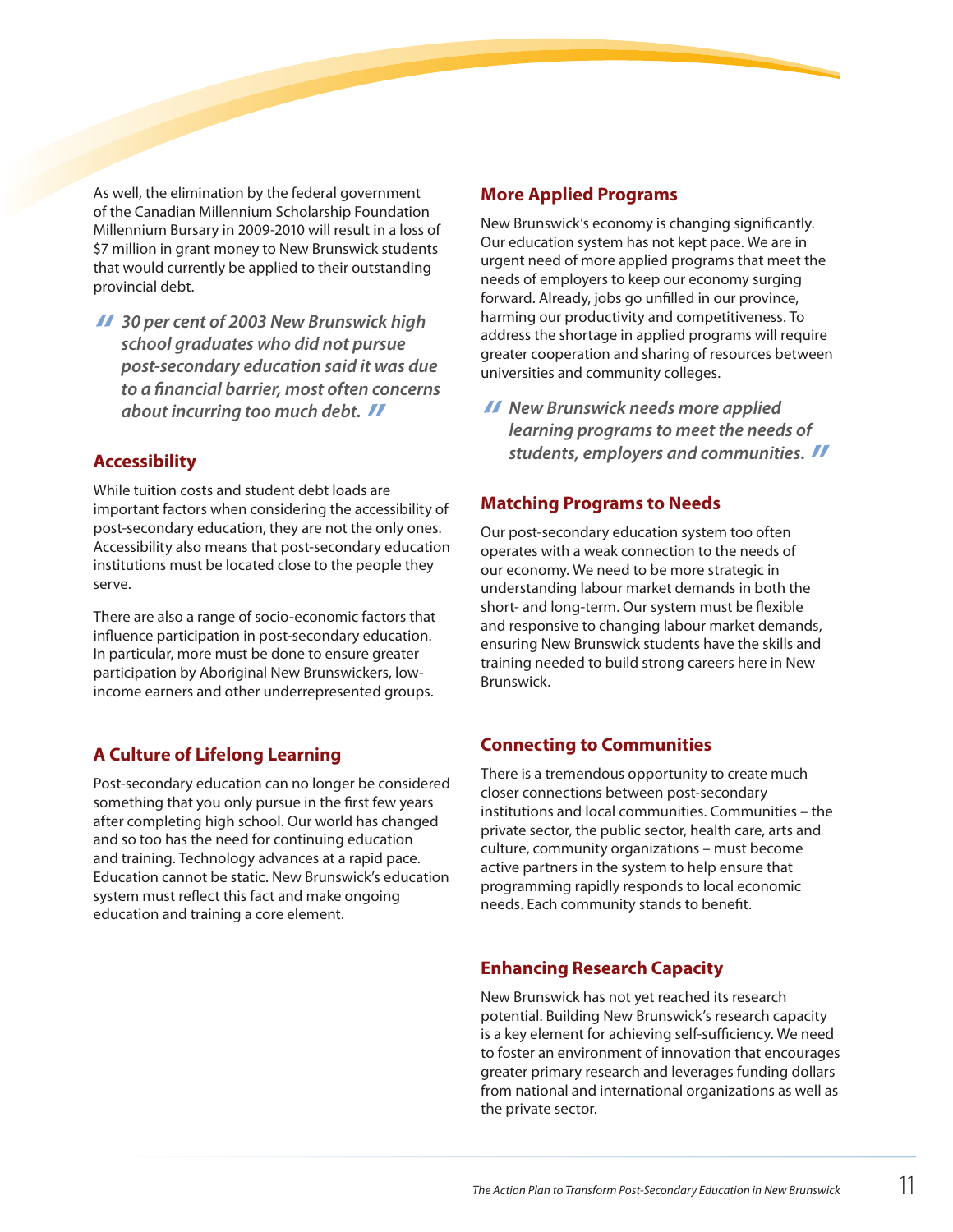*" New Brunswick has not yet reached its research potential. "*

#### **Action Plan to Transform Post-Secondary Education**

The Action Plan to Transform Post-Secondary Education in New Brunswick will enable our postsecondary education system to be an engine for social and economic progress. While New Brunswick has a number of well-respected post-secondary institutions, it is clear we have work to do to ensure the system as a whole reaches its full potential. There is urgency to this task. We must begin immediately.

This plan includes the major initiatives that will support this transformation, as well as the investment required and the ways we will measure success.



#### **Moving Forward**

As the Province of New Brunswick begins this period of transformative change in post-secondary education, it draws upon the consultations, research and insights of a number of groups and individuals. In particular, there is the work of the Commission on Post-Secondary Education in New Brunswick, in its report Advantage New Brunswick: A Province Reaches to Fulfill Its Destiny as well as the Working Group on Post-Secondary Education in New Brunswick, made up of the presidents of the province's four public universities as well as leaders of the college system.

The Commission and the Working Group offered a detailed set of recommendations on how to improve the post-secondary education system in our province. The government acknowledges its important contribution, much of which is reflected in the pages that follow.

#### **The Vision**

The vision for our post-secondary education system is a system that is student focused, integrated, accessible, affordable, relevant, responsive, efficient, of high quality and accountable.

#### **The Goal**

New Brunswick has established a clear, concise and bold goal for its post-secondary education system:

In order to achieve the self-sufficiency we seek as a province, New Brunswick will produce the besteducated and most literate population in Canada.

We won't reach that goal with tentative, incremental steps. Rather we must take the ambitious actions necessary to make our post-secondary education system the best in the nation.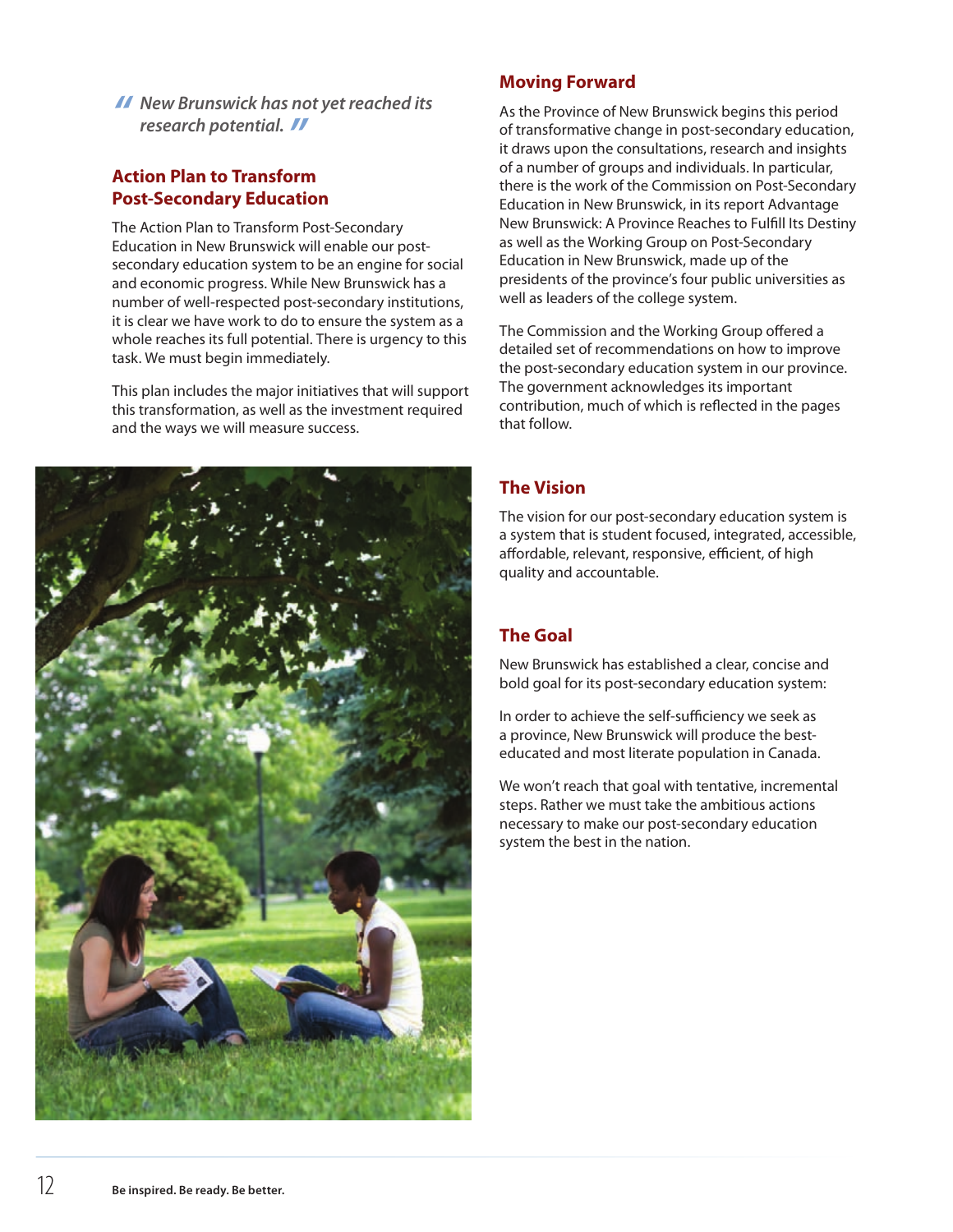#### **The Guiding Principles of Change**

Change must be grounded not only in a clear strategy and the quest for meaningful outcomes, it must be guided by a set of core principles.

To transform the post-secondary education system in our province, we will implement change based on the following principles:

- **Student Focused –** our post-secondary education system must put the needs of students first and foremost.
- **Respecting Official Languages our post**secondary education system will provide education and training in the official language of the learner's choice, respecting the Province's commitment to preserve and promote the language and culture of the two official language communities, and continue to support institutional structures for post-secondary education that are respectful of each language community in New Brunswick.
- **Accessibility and Affordability our post**secondary education system must be structured to ensure that qualified and capable people from every socio-economic background have the opportunity to pursue education or training in every part of the province.
- **Relevance and Responsiveness our post**secondary education system must provide students with learning opportunities that match the evolving needs of the province's economy and labour market in order to ensure they can be successful.
- **Comprehensiveness -** our post-secondary education system must offer a broad spectrum of programs, from degrees and diplomas to continuing education, which help meet the needs of students and our economy.
- **Efficiency** our post-secondary education must be highly efficient, eliminating program redundancies, seeking economies of scale and maximizing the shared use of facilities and infrastructure.
- **Quality** our post-secondary education system must strive to reach and exceed the highest standards for quality in teaching, research and the student experience.
- **Accountability our post-secondary education** system must be accountable to the people of New Brunswick for the best use of taxpayers' funds.
- **Collaboration** our post-secondary education system must ensure collaboration between institutions and with the private sector, notfor-profits, the arts and culture sector and local community organizations.

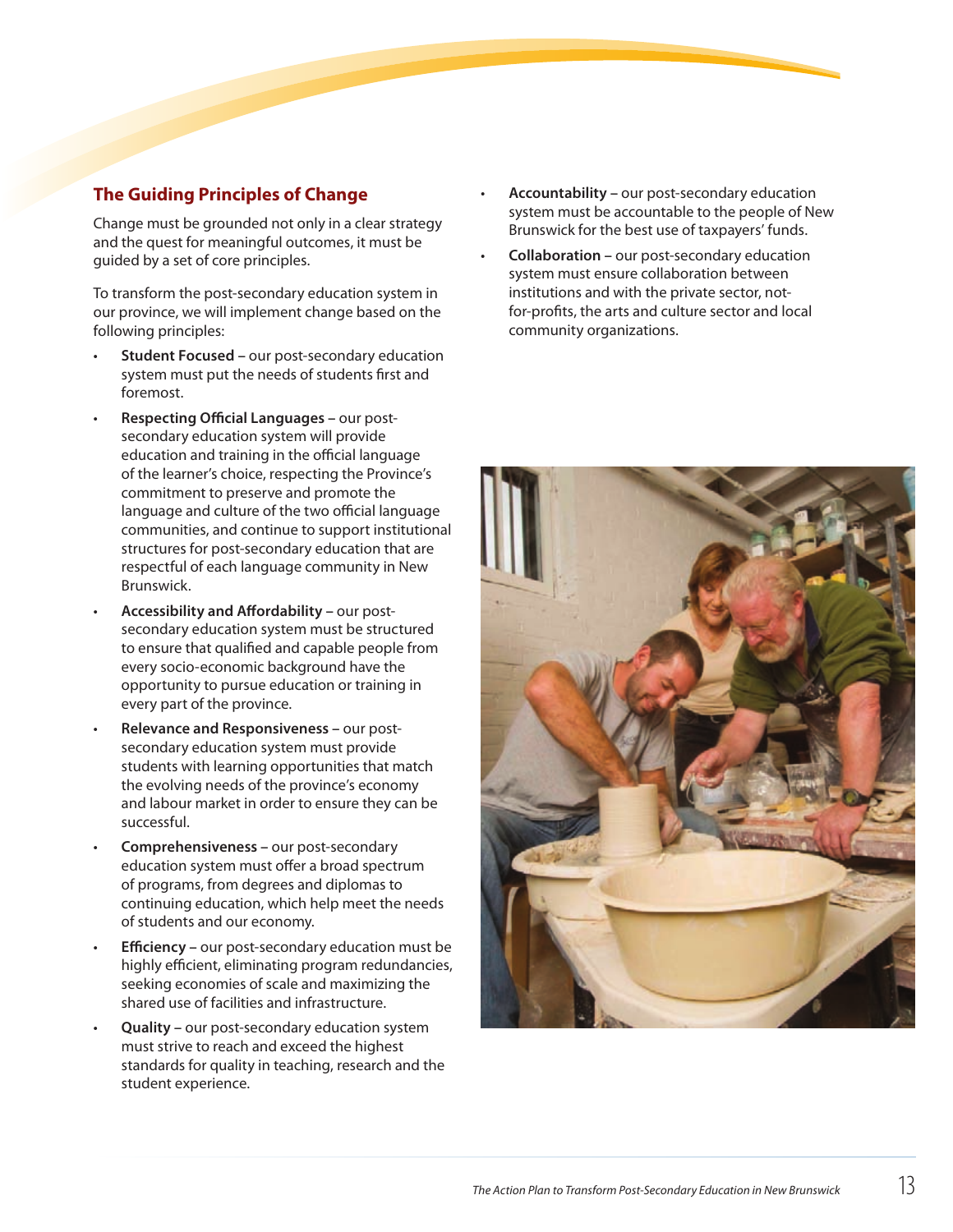# II:The Action Plan for Change

#### **A. A Student-Focused System**

The core of our education system must be the education and training of students, no matter the program, their age, location or what point they are at in their lives.

Our approach will create a more student-focused system that ensures the relevance of the programs available, the quality of the student experience, and accessibility and affordability.

#### *Addressing student financing*

Addressing student financing is one of the most pressing issues facing our post-secondary education system today. Higher-than-average tuition costs for New Brunswick's universities have led to large debts for many students and discouraged others from attending university. The situation is also troubling at the community college level.

The government has put in place the following measures to help New Brunswick students finance their post-secondary education for the 2008-2009 academic year:

- The freeze on tuition for New Brunswick universities and community colleges will be in place for the 2008-2009 school year.
- The \$10,000 New Brunswick Tuition Rebate for post-secondary graduates living in New Brunswick will continue. Post-secondary graduates who live and work in New Brunswick and pay New Brunswick personal income tax are eligible for a non-taxable rebate of 50 per cent of their tuition costs with a maximum lifetime rebate of \$10,000.
- The \$2,000 Benefit for First-Time University Students will be maintained for 2008-2009.
- Students no longer have to consider parental or spousal income when applying for New Brunswick student loans as of August 2007.

In addition, the Canadian Millennium Scholarship Foundation Millennium Bursary program will continue for 2008-2009. This federal program, used by 2,600 high-need New Brunswick students, is being phased out in 2009-2010. The elimination of this program will result in a loss of up to \$7 million in funding for highneed New Brunswick students.

The Province will immediately begin discussions with the federal government to restore this vital source of funding for New Brunswick students. Subject to these discussions with the federal government, further measures to enhance student financing outlined in this Action Plan will be announced for the 2009-2010 academic year and beyond.

## Action #1: Freezing tuition for 2008-2009

A tuition freeze at 2007-2008 levels will be in place for the 2008-2009 year at New Brunswick's public universities and community colleges. This is being accomplished by way of another \$12 million in funding to those institutions.

#### Action #2: Maintaining the \$2,000 Benefit for First-Time University Students

The \$2,000 Benefit for First-Time University Students will be maintained for 2008-2009. Under this program, all New Brunswick students attending a provincially funded New Brunswick university for the first time are eligible for a one-time benefit of \$2,000.

#### Action #3: Supporting the "Futures to Discover" program

The Futures to Discover program will be supported. Futures to Discover is a series of enhanced career education components for students in grades 9–12 that raise awareness of the opportunities and economic and social benefits of pursuing post-secondary study. It includes a mentoring and role model component, information on post-secondary education and aims to improve high school students' exploration and decision-making about post-secondary education and career options.

The program provides learning accounts to 1,000 students a year to attend a post-secondary institution following high school. This program provides support of \$2,500 per year which totals up to \$10,000 for four years to students from underrepresented groups.

#### *Encouraging participation of Aboriginal youth and other underrepresented New Brunswickers*

A low participation rate is a pressing problem facing New Brunswick's post-secondary education system. An element of this is the lack of participation by certain groups in our province.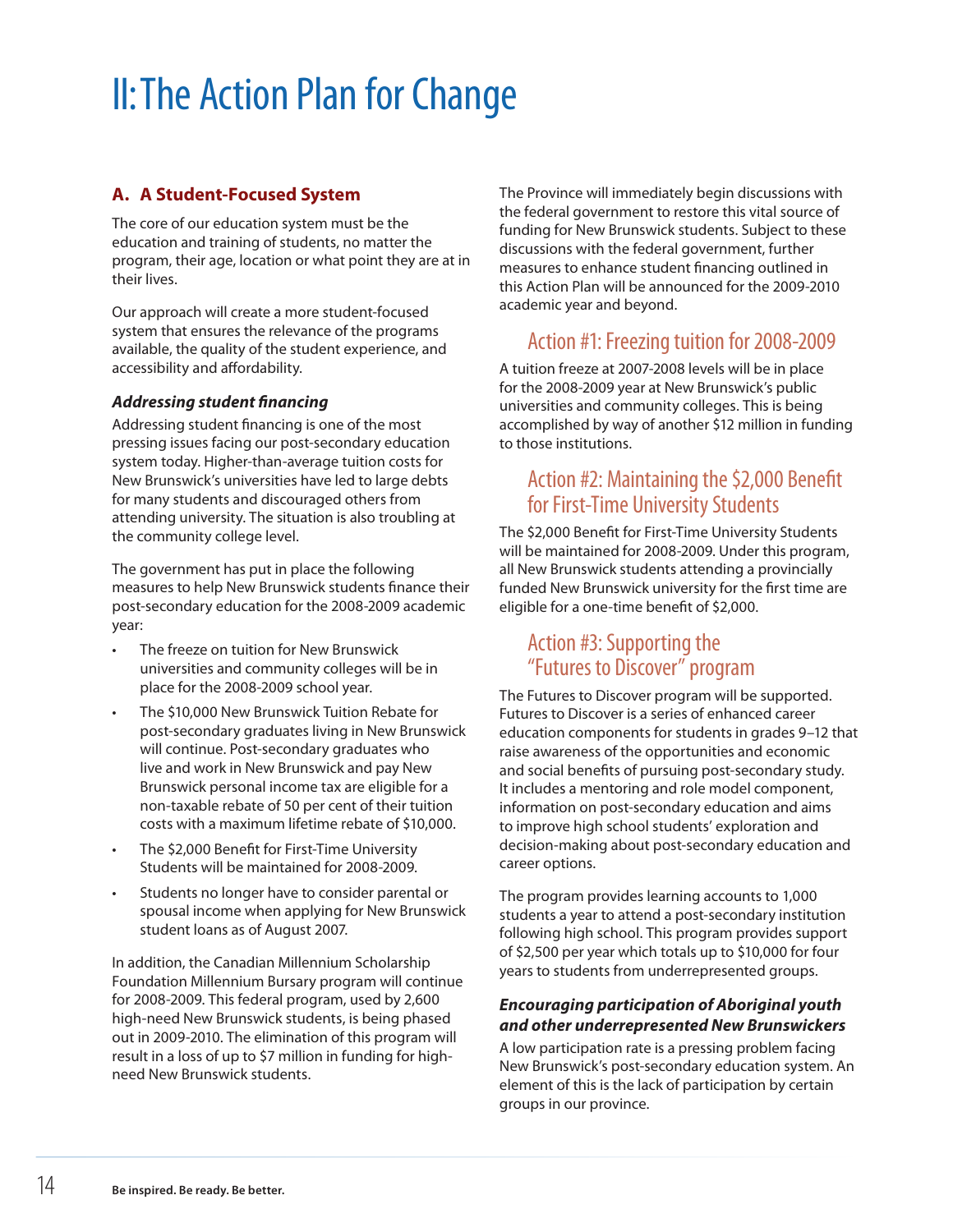## Action #4: Increasing participation of Aboriginals and other underrepresented groups

To address this, the Province will implement a new program to promote Aboriginal post-secondary education participation. Building on work already underway, this program will place a particular focus on working with students from grades 9–12. The goal of this program is to reach an Aboriginal participation rate equal to the overall provincial post-secondary participation rate by 2015.

Given its history in this area, St. Thomas University will be designated as the lead university in pursuing this initiative. St. Thomas University will work with the Université de Moncton on Francophone aboriginal participation issues.

#### *Ensuring New Brunswick students are ready for post-secondary education*

More can and must be done to help students pursue and succeed in post-secondary education. That begins during the K-12 school years.

*" 38 per cent of those who did not enter a post-secondary program from the Class of 2003 said high school had not fully prepared them for making decisions about post-secondary education or their careers."*

International studies show that New Brunswick students are lagging behind students in other parts of Canada, particularly in the areas of literacy, numeracy and science. For example, the 2006 Program for International Student Assessment (PISA) survey scores illustrates that although Canadian 15-year-old students rank among the best in science, mathematics, and reading, New Brunswick ranked 10th in Canada in science, seventh in mathematics and ninth in reading. According to a 2003 Statistics Canada survey on literacy, New Brunswick ranks 11th in literacy and numeracy among Canadian provinces and territories.

According to the 2007 Canada Millennium Scholarship Foundation study of the Class of 2003, 38 per cent of those who did not enter a post-secondary program said high school had not fully prepared them for making decisions about post-secondary education or their careers.

## Action #5: Better preparing students for post-secondary success

To better connect the K-12 and post-secondary systems, the government will develop and implement a collaborative program beginning in 2009 between the departments of Post-Secondary Education, Training and Labour and Education to ensure there is a clear focus on preparing students for success in postsecondary education.

This collaboration will address the gaps evident in literacy, numeracy and science while developing new approaches to promote scientific and critical thinking. In addition, there would be a new emphasis on preparing students for post-secondary education by offering post-secondary-focused counselling and programs in time management, study skills and personal finance.

#### *Maximizing post-secondary education opportunities in communities*

## Action #6: Increasing the number of locations offering university courses

Ensuring that post-secondary education is accessible in as many parts of New Brunswick as possible is a priority. First- and second-year university courses leading to degrees will be offered at community college campuses in those areas without a university presence.

## Action #7: Making credit transfer easier between post-secondary institutions

Student mobility and transition between secondary and post-secondary systems, and between postsecondary institutions, will be made easier through system-wide cooperation and transfer agreements that ensure students who take equivalent courses at one institution will be granted credit at another to continue their education. As well, adequate spaces in an appropriate mix of programs will be available in the post-secondary system for qualified students.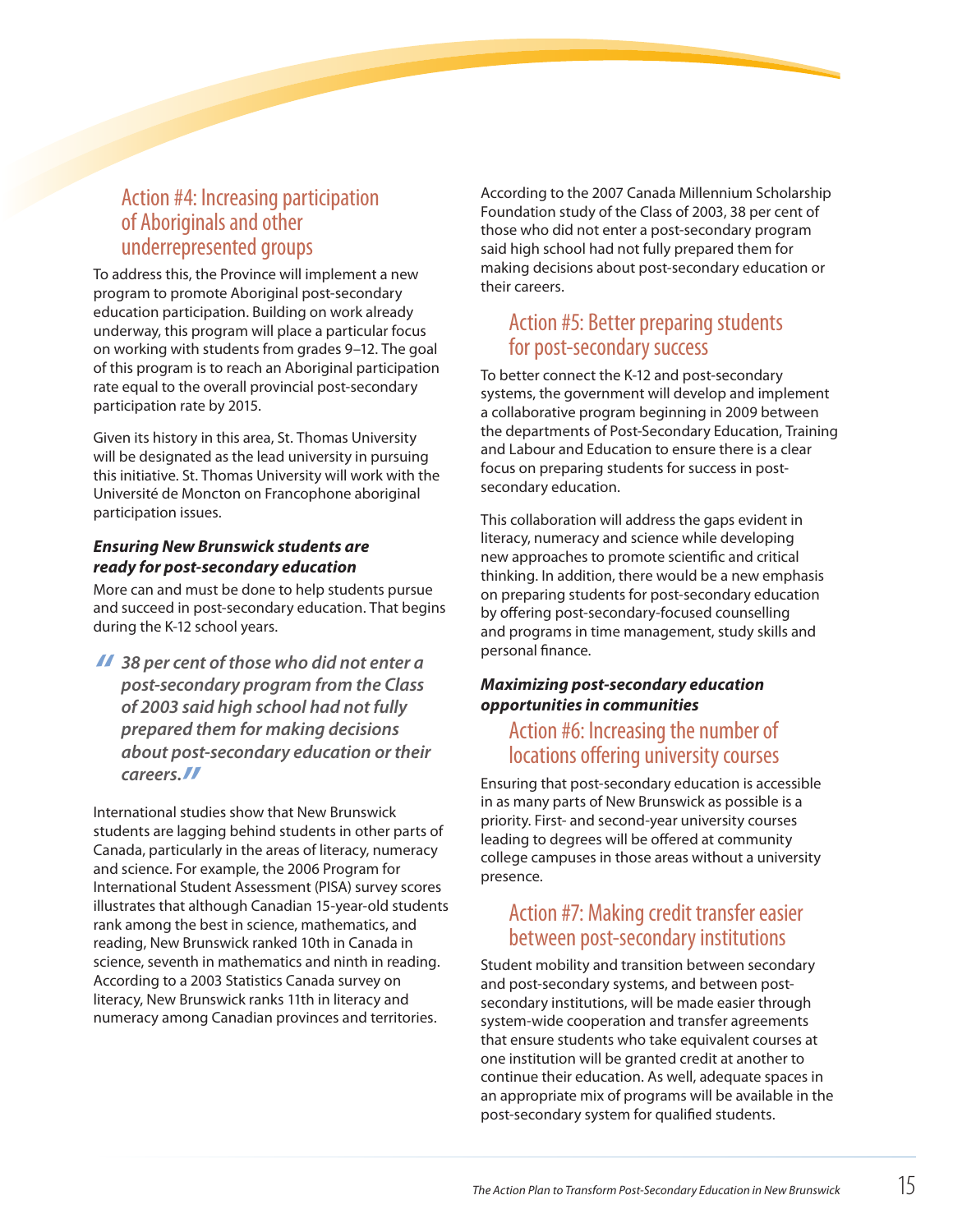#### *Improving graduate studies and research*

Creating a stronger research base is one of the top priorities for government. Growth in research will create new knowledge, skills and jobs that will lead us closer to self-sufficiency by 2026.

That growth will require additional graduate students in our province. Today, the University of New Brunswick and the Université de Moncton are the primary centres for graduate studies and research in New Brunswick. But more must be done.

## Action #8: Increasing the number of graduate students within three years

A goal of the Graduate Studies and Research Council will be to increase the number of students in graduate programs in New Brunswick's public universities by 855 from 2,145 to 3,000 within three years, including at least 450 in PhD programs.

#### Action #9: Establishing a Graduate Studies and Research Council of New Brunswick

A Graduate Studies and Research Council of New Brunswick led by UNB and UdeM will be created. It will leverage existing resources to increase both the quantity and quality of graduate work in the province. The council will foster collaboration between the four public universities by creating province-wide research networks and centres of excellence, facilitating crossinstitution faculty appointments and providing funding for collaborative research initiatives.

The council will bring together all four public universities to develop methods to maximize the use of infrastructure including labs, libraries, archival sources, and other teaching and research facilities.

It will also work to connect researchers with the private sector and seek funding from national and international sources. (In 2004-2005, New Brunswick received only 1.45 per cent of total national funding in federally sponsored research.)

Within the Graduate Studies and Research Council will be two graduate schools, an anglophone school led by the University of New Brunswick and a francophone school led by the Université de Moncton. These institutions will provide the academic centre where faculty members from all four public universities are able to offer graduate instruction, supervision and mentorship.

The council will develop a Student Research Mobility Plan that will allow graduate students to do research and access supervisors located on any of the province's university campuses. Direction will be given to ensure that graduate programs are delivered throughout the province, whether directly in the classroom, labs or through a variety of off-site or distance learning options.

A special priority of the council will be to integrate the transformed community college system into New Brunswick's research agenda. Expert faculty and researchers from the community college system and from the broader community will be encouraged to become actively involved in the Graduate Schools through collaborative research projects, adjunct appointments and so forth.

#### *Leveraging technology to improve education*

New Brunswick has an established track record in leveraging new technologies to support and enhance public services. There are important opportunities to use information technologies to better operate and evaluate the province's education system.

## Action #10: Developing an e-Post-Secondary Education Strategy

An e-Post-Secondary Education Strategy will be developed to better connect post-secondary institutions, with students, high schools and research centres. The strategy will include a student information portal, e-learning and distance education, a common student identifier, the establishment of a virtual New Brunswick library and better data collection and analysis to better inform students, the public and decision-makers on post-secondary performance and to allow for greater accountability.

#### **B. A Modern Community College System**

The New Brunswick Community College / Collège communautaire du Nouveau-Brunswick system has been an important component of post-secondary education in the province despite chronic challenges in funding. The community college system is a vital part of improving the participation rate in post-secondary education in our province.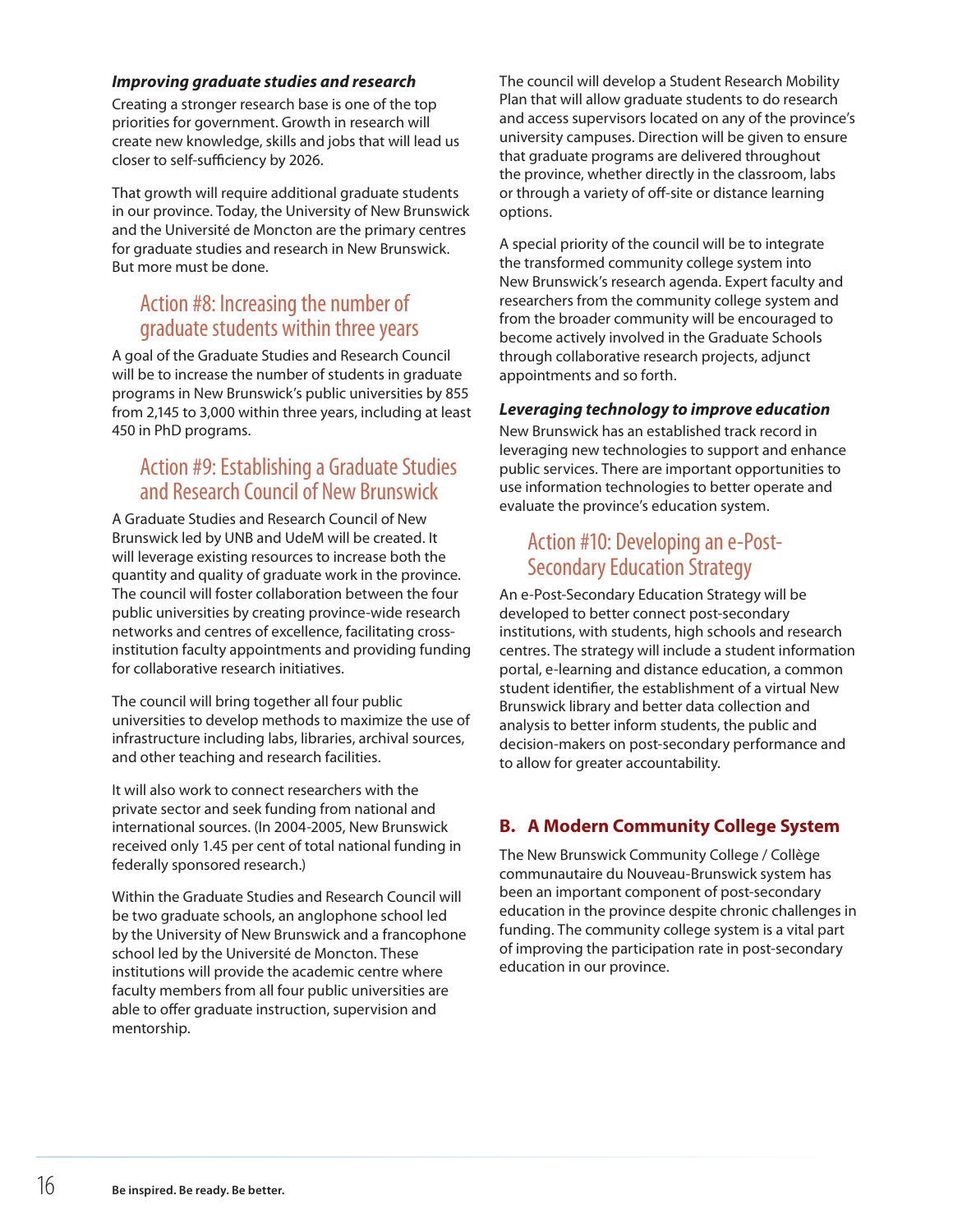## Action #11: Creating a modern, autonomous community college system

The government will fundamentally transform the community college system to make it more modern, accessible and autonomous. Community colleges will be responsible for applied learning and campuses will be focused primarily, but not exclusively, on meeting local educational needs. They will also provide literacy and education remediation.

This will be the most comprehensive change since the community college system was first established. The transformation project to re-design and re-brand the community colleges will begin in 2008-2009.

The community college system will become independent from the Department of Post Secondary Education, Training and Labour and thus benefit from greater autonomy from government. This planning for this change will begin immediately and will be implemented in 2010.

A strategic planning exercise to design the structure, programming, and governance of the transformed community college system will happen in close collaboration with other post-secondary education stakeholders in 2008-2009. While the community college system does currently collaborate with universities, much more must be done to ensure greater cooperation in offering students and communities the types of programs and training that are required to take advantage of the opportunities for job creation and economic growth.

The overarching goal is to create a dynamic community college system with greater flexibility to rapidly respond to the changing needs in provincial and local labour markets. The independent community colleges will develop a greater number of applied, technical and vocational programs to prepare students for indemand jobs.

In some cases, community colleges will develop and offer specialized courses that are driven by provincial needs, where there is critical mass and where the program supports the economic needs of the province. The revamped community college system will be expected to forge beneficial relationships with universities, local communities and the private sector. It would also partner with universities and the private sector to expand its research capabilities.

## Action #12: Maintaining an anglophone and a francophone community college with separate governance

Respecting our official languages and each language community in New Brunswick, there will be an anglophone and a francophone community college, each headed by a president and each governed by a board of directors. Each will operate in its own official language.

#### Action #13: Establishing a Fredericton community college campus

The Fredericton area, while home to two outstanding public universities, is currently under-serviced by the current community college system. A new community college campus will be established in the Fredericton area to serve that region. The first intake of students will be in 2011-2012.

## Action #14: Enhancing the College of Craft and Design

The New Brunswick College of Craft and Design will be enhanced and rebranded to guarantee it has a distinct and appropriate identity as a centre for artistic and creative excellence. This will serve to attract a wider student population. As well, the College of Craft and Design will establish more formal relationships with public universities.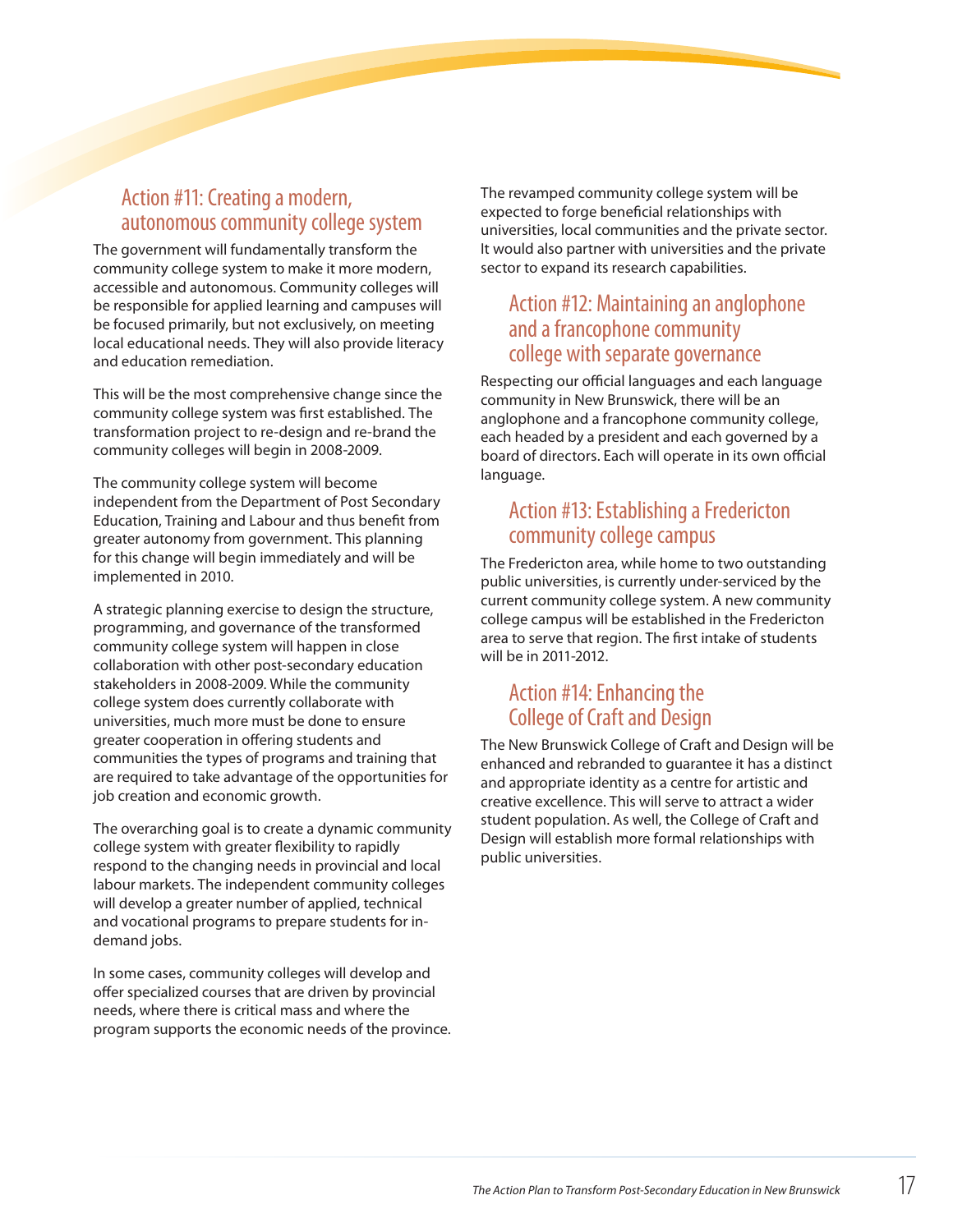## Action #15: Establishing a regional community college structure

The campuses of the community college system will be grouped into six regions to serve New Brunswick communities:

- NORTHEAST: Bathurst, Campbellton, and la Péninsule Acadienne and surrounding communities
- NORTHWEST: Edmundston, Saint-Quentin, Kedgwick, Grand Falls and surrounding communities
- CENTRAL: Woodstock, College of Craft and Design, Maritime College of Forest Technology, Miramichi, Fredericton and surrounding communities
- SOUTHEAST (Anglophone): Moncton and surrounding communities
- SOUTHEAST (Francophone): Dieppe and surrounding communities
- SOUTHWEST: Including Saint John and St. Andrews and surrounding communities

## Action #16: Adding 12,000 spaces

Graduates of the community college system in New Brunswick are already much in demand. However, some programs do not have sufficient capacity to meet the demand from students or the labour market. Other programs that are needed may not yet exist.

As a key component of the creation of a modern community college system in New Brunswick, the government is committing to increase the capacity of community colleges by adding 11,000 spaces over the next five years and another 1,000 by 2017-2018. These spaces will be in the trades, allied health, engineering technologies and other emerging demand areas.

These additional spaces will help to drive New Brunswick's economic renewal by ensuring there are sufficient numbers of skilled workers to meet current and anticipated demands in the province.

This investment is significant relative to the many other worthwhile, pressing demands on the use of public funds. Yet, investing in education will yield a significant return to the province in the form of a more highly skilled workforce, greater economic activity and reduced out-migration. All of this will create additional tax revenue as a result of more people working at higher salaries in New Brunswick.

The transformed community college system – student focused, better equipped, more entrepreneurial and more responsive to community and labour market needs – will realize its potential and become an essential cornerstone of New Brunswick's postsecondary education system.

#### **C. Enhanced Apprenticeship Training**

Apprenticeship training is an important element in New Brunswick's post-secondary education portfolio. The current system requires significant change in order to become more responsive to the needs of both apprentices and the economy.

## Action #17: Transforming the apprenticeship program

The government will develop and implement a new program that will ensure well-trained journeypersons enter the workforce more quickly. This includes a coordinated method to match workplaces to apprentices, a new credit system for training and a reduction in the amount of time required to complete apprenticeship training.

The apprenticeship program will be transformed and re-engineered in 2008-2009 to shorten the length of time to complete the program, simplify processes and ensure better integration of the program into the post-secondary education system. The new system will feature increased participation of industry and relevant unions.

## Action #18 Increasing apprenticeship program capacity

To respond to the need for skilled tradespeople, the apprenticeship program will increase in capacity by 2,570 from 3,630 to 6,200 apprentices by 2012-2013, putting more skilled workers into the New Brunswick workforce.

#### **D. A More Collaborative University System**

New Brunswick is home to four outstanding public universities. Each has its areas of excellence and expertise. They have earned national and international recognition for the quality of their instruction, research and student experience. From this strong base, the government will work with universities and other stakeholders to create a more cohesive and collaborative system that will benefit the institutions themselves, their students and the people of New Brunswick.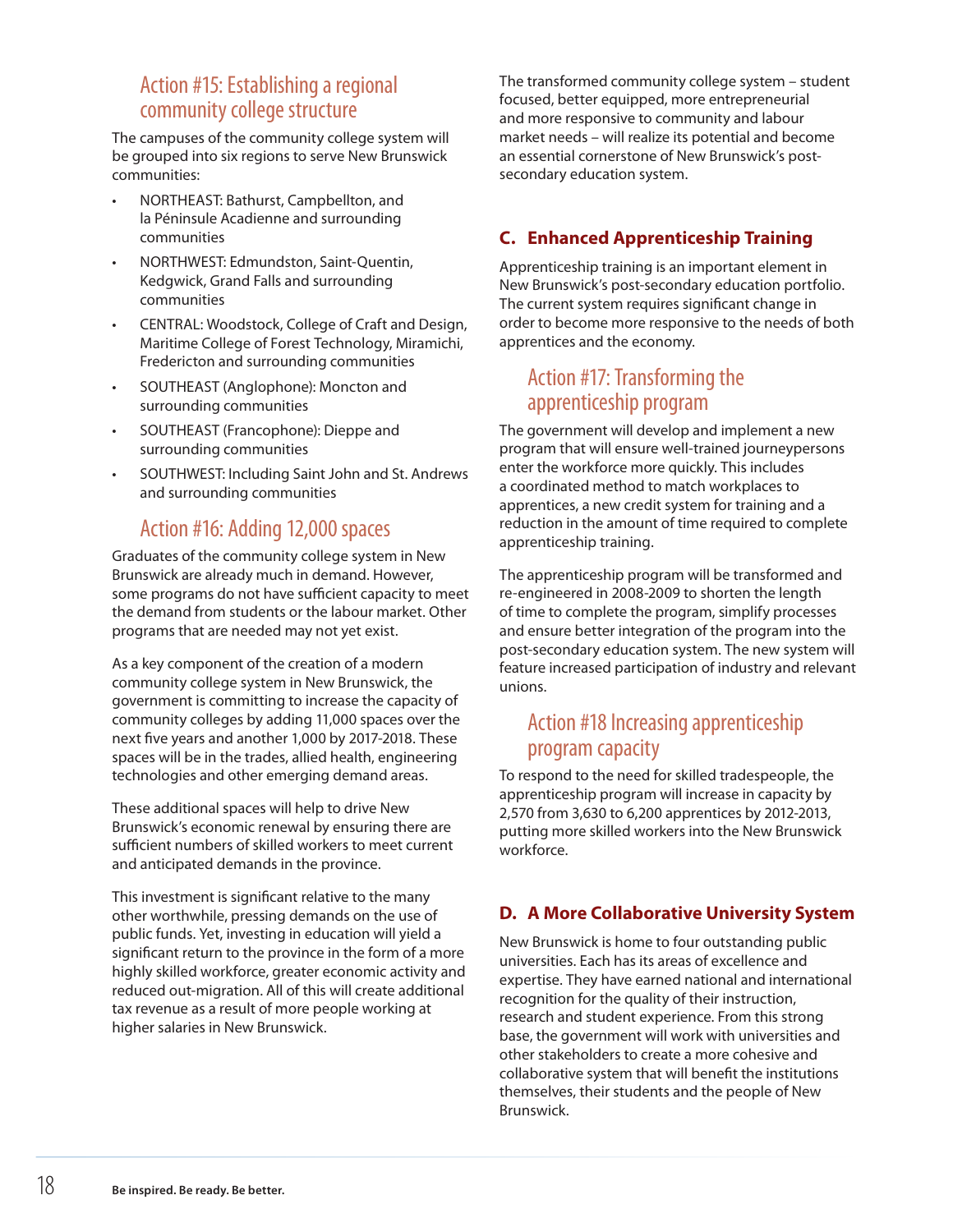As noted earlier, student accessibility to post-secondary education is a key priority. The government supports the continued role of the University of New Brunswick in Saint John and the Université de Moncton campuses in Edmundston and Shippagan within the context of a more collaborative and cohesive system.

The transformation of the community college system in New Brunswick will offer important opportunities for increased collaboration between community colleges and universities. This is necessary to create the type of skilled labour force our economy requires.

## Action #19: Reviewing university programs

New Brunswick's universities have made some progress in both collaborative program delivery and streamlining administrative services. However, there are significant opportunities to collaborate further that will lead to a better education system in New Brunswick.

This would include program reviews to ensure maximum collaboration and minimum duplication of programs, maximizing the use of limited resources, facilitating the movement of students between institutions and collaborating on new programming, and better matching programs to the needs of the labour market.

Universities, in particular New Brunswick's comprehensive universities, should also seek opportunities to create centres of excellence in specific disciplines which will lead to increased academic and research opportunities while leveraging other sources of funding. Program review will begin in the areas of business, engineering, health and education.

## Action #20: Articulating roles, missions and mandates of public universities

The Province will ensure clarity in the roles, missions and mandates of the province's four public universities by reviewing the private acts incorporating public universities.

## Action #21: Increasing university and community college partnerships through an Innovation Fund

An Innovation Fund will be put in place for universities and community colleges to encourage innovation and partnerships in support of transforming postsecondary education, including:

- Matching dollars for research for provincial priorities.
- Re-investment in science and engineering programs and labs to be nationally competitive.
- Smart technology.
- Product development.
- Investment in priority areas such as engineering, graduate level business and other strategic niche areas.

## Action #22: Co-locating university and community college facilities

Co-location of universities and community college facilities will be supported where practical and efficient. Consideration will be given to co-locating CCNB Edmundston with the Edmundston Campus of the Université de Moncton. As well, consideration will be given to co-locating NBCC Saint John and the University of New Brunswick in Saint John in program areas such as health sciences.

#### **E. Increased Applied Learning Opportunities**

Creating new or improved applied learning opportunities is necessary to meet the labour market demands of the province's growing economy and fuel New Brunswick's drive toward self-sufficiency.

One major outcome of a transformed post-secondary education system is the ability to respond quickly to changing employment opportunities. That means more applied or articulated degrees.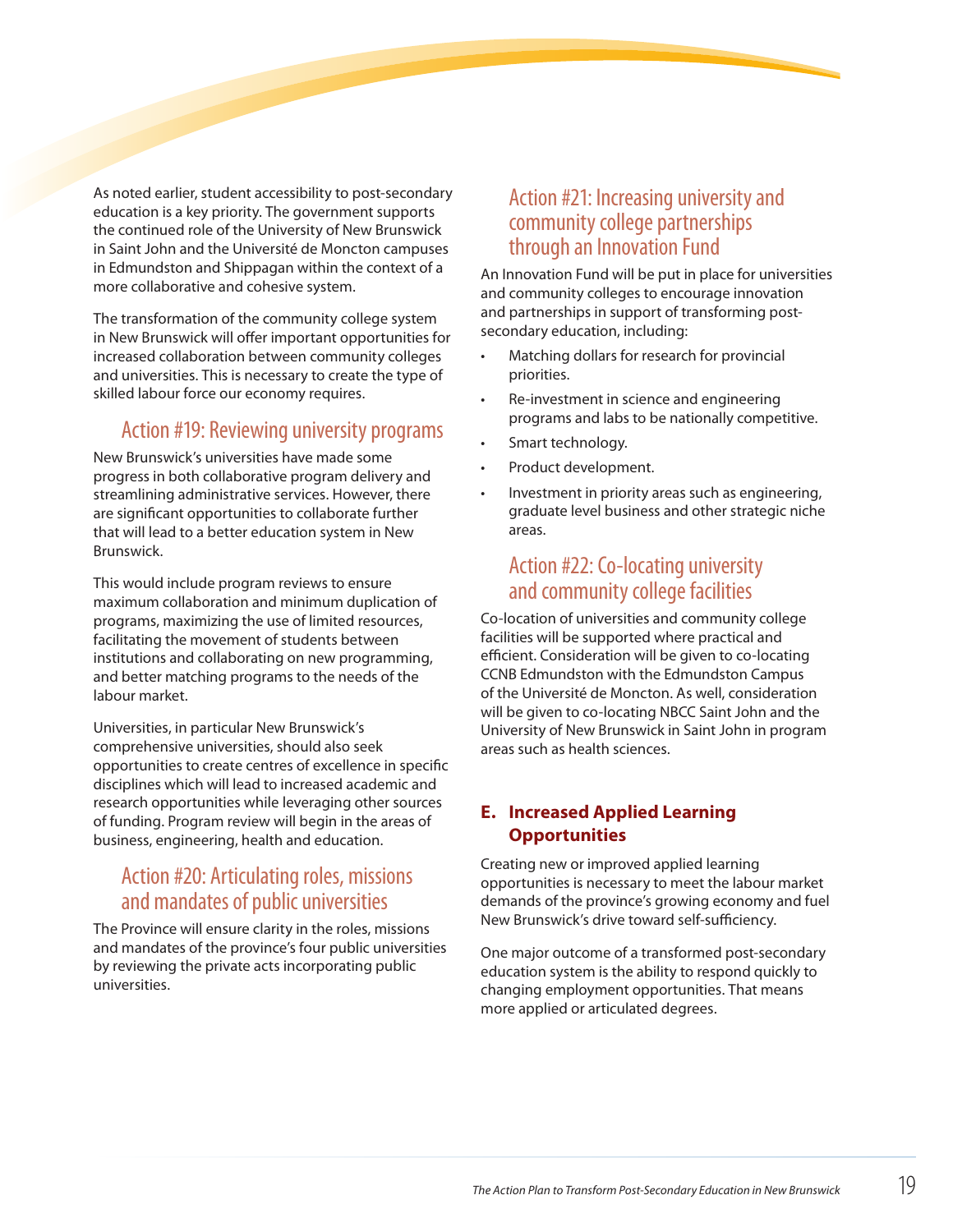Applied degrees focus largely in advanced study in career or technical fields while articulated degrees are commonly defined as programs that may begin with two years of study at the community college level and conclude with two years of study at a university. As New Brunswick's economy grows and diversifies, there is a greater demand for employees with these types of advanced skills and hands-on technical abilities.

Creating a more robust range of applied learning opportunities will play a major role in increasing New Brunswick's participation rates in post-secondary education. These opportunities will further support the creation of a culture of lifelong learning and help workers enhance their skills and develop the new skills required to meet the changing labour market.

A stronger applied learning sector in New Brunswick complements the existing strength we have in vocational and career training, liberal arts and social science, health care, business and science. It creates a stronger system that will benefit each student and each resident of this province.

A hallmark of the transformed post-secondary education system is collaboration – between institutions, with communities and with the private sector. That defining principle must be embraced to create applied learning opportunities throughout New Brunswick. We will develop mechanisms to ensure this cooperation occurs in a timely manner and in response to student and community needs.

## Action #23: Establishing formal partnerships to boost applied learning

The Province believes that given the modernization of the community college system and the willingness to formally collaborate demonstrated by the province's four public universities, there is no requirement to create a new type of "bricks and mortar" institution to address our collective applied learning needs.

Rather, existing institutions, facilities and intellectual capacity will be leveraged to respond to the challenge. This will happen through formal partnerships between universities, community colleges and communities. These formal partnerships will develop new, applied and articulated programs.

These formal partnerships will also engage other partners in the development and delivery of specialized education such as hospitals and other health care providers, energy, manufacturing, construction and other industrial stakeholders.

There will be two types of partnership vehicles. The first is the Institute of Applied Learning and Training. The second is the Consortia of Applied Learning and Training. The IALTs and CALTs are a way to respond quickly to changing labour market needs and do more with existing education and training resources.

These formal partnerships are a necessary – and vitally important – element in transforming New Brunswick's post-secondary education system by improving both the quantity and quality of applied learning opportunities.

#### *Institutes of Applied Learning and Training*

The IALTs will be incorporated entities owned jointly by the community college and university in each region. These institutes will be set up where there is a clear demand for a public university or community college campus to work together with members of the local community to develop in-demand programs.

The IALTs will be charged with identifying the demands and needs for new programs or courses within a defined region. It will assess whether a particular program or course should be delivered by the university or community college partner, either individually or collaboratively, and start developing the program. Its programs will complement and compete with existing programs and it will interface with business, industry and employers across all sectors to identify skills, training and educational needs. As required, IALTs will identify other channels to deliver the necessary programming.

Each institute will have a core staff (a CEO, academic and administrative support) and develop expertise in program development and marketing and quality assessment. It will work primarily through an extensive network of relationships with education and community stakeholders.

The institutes will be focused on skills upgrading needs within the province. Special attention will be given to shorter onsite courses and training opportunities, together with part-time advanced certificates and diplomas. Where appropriate, and with the support of the local universities and community colleges, the institutes may also offer applied degrees in selected areas. They will take full advantage of smart technology and web-based infrastructure to maximize the availability of online learning and training.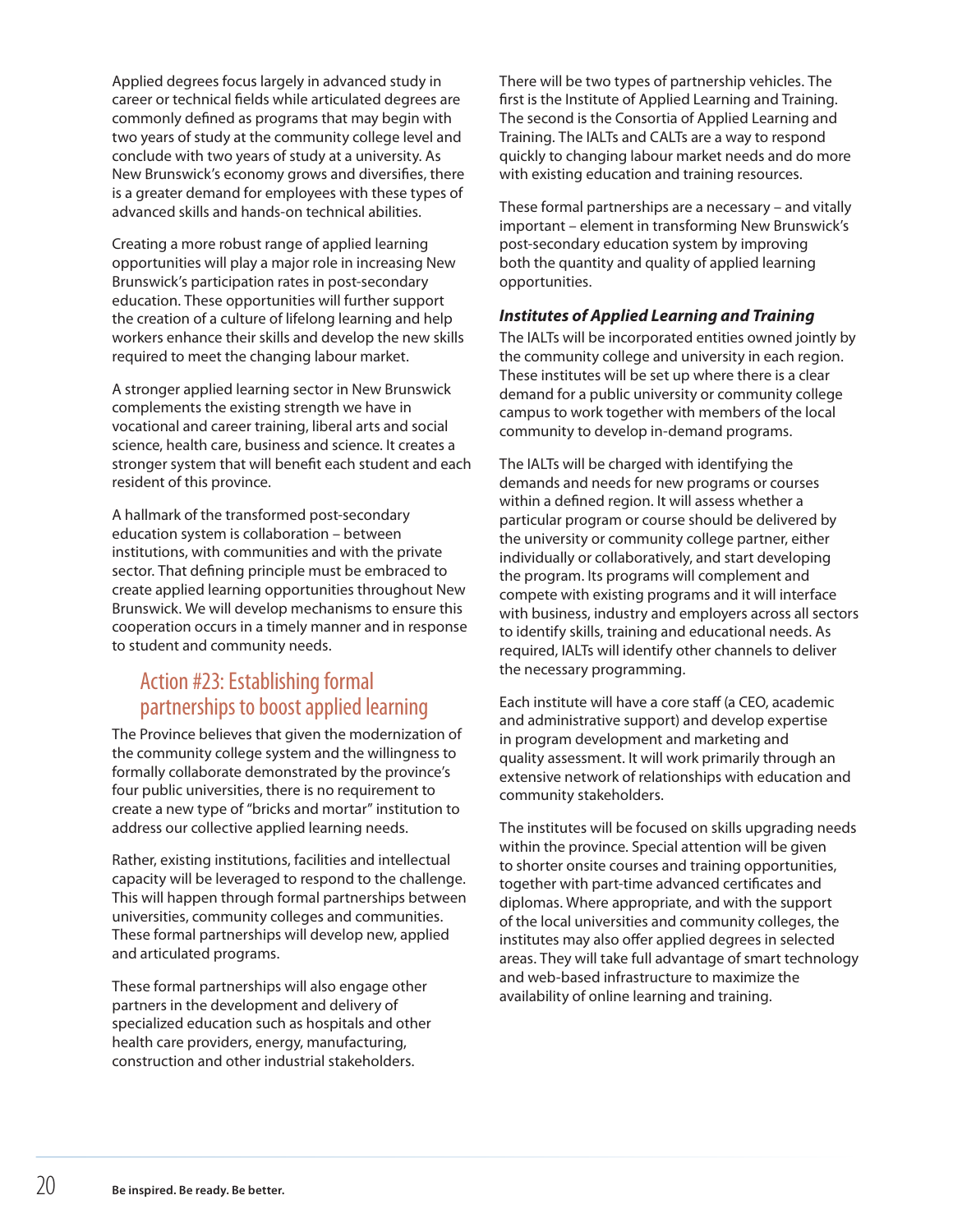An anglophone and a francophone Institute of Applied Learning and Training will be established. The anglophone institute will be located in Saint John in partnership with UNB in Saint John and NBCC Saint John and the francophone institute will be located in the North in partnership with UdeM and CCNB.

#### *Consortia of Applied Learning and Training*

In areas that do not have the same pressing demands, a less formal collaborative mechanism known as the Consortia of Applied Learning and Training will be created. The CALT will first focus on building relationships and partnerships and will likely evolve into an IALT as new programs are developed to meet growing or changing needs.

The Consortia will encourage partnerships with appropriate community groups or agencies in the area, such as private companies or economic agencies and non-profit organizations. Each CALT will have an advisory board to provide insight and information on the emerging applied learning and training requirements of the region.

Working with its partners, the CALT - through its lead institution - will review the demands for new programs or courses. It will assess whether a particular program or course could be delivered effectively and in a timely fashion by the university or community college partner, either individually or collaboratively. If the CALT determines that this is not likely, it will work with its partners to devise a shared mechanism or process to develop and deliver the program or course.

Two Consortia of Applied Learning and Training will be created. The Southeast CALT will be located in Moncton, with the Université de Moncton as the lead institution working with Mount Allison University and the Moncton and Dieppe community college campuses. The Central CALT will be located in Fredericton, with UNB in Fredericton as the lead institution working with St. Thomas University, the Miramichi and Woodstock community college campuses, the College of Craft and Design, the Maritime College of Forest Technology, and the Fredericton community college campus. Given St. Thomas University's historic ties to the Miramichi, it will take a lead role in that area.

It is expected that each CALT will have a small staff, seconded from its partners. Like the IALTs, it will work primarily through an extensive network of relationships with education stakeholders. These collaborative mechanisms are a way to respond quickly to changing labour market needs and do more with existing education and training resources.

Initially, the institutes will be focused on skills upgrading needs within the province. Special attention will be given to shorter onsite courses and training opportunities, together with part-time advanced certificates and diplomas. Where appropriate, and with the support of the local universities and colleges, the institutes may also offer applied degrees in selected areas. They will take full advantage of smart technology and web-based infrastructure to maximize the availability of online learning and training.

These formal partnerships are a necessary – and vitally important – element in transforming New Brunswick's post-secondary education system by improving both the quantity and quality of applied learning opportunities.

#### **F. Greater Collaboration and Efficiencies**

The Province will work together with other postsecondary education stakeholders to develop a system of governance and administration that will make collaboration and partnership the defining element of a transformed post-secondary system.

Some of the new structures and processes will be transitional in nature, necessary only until the collaborative nature of the system is fully established. Others will be ongoing and help shape the postsecondary education system in the province well into the future.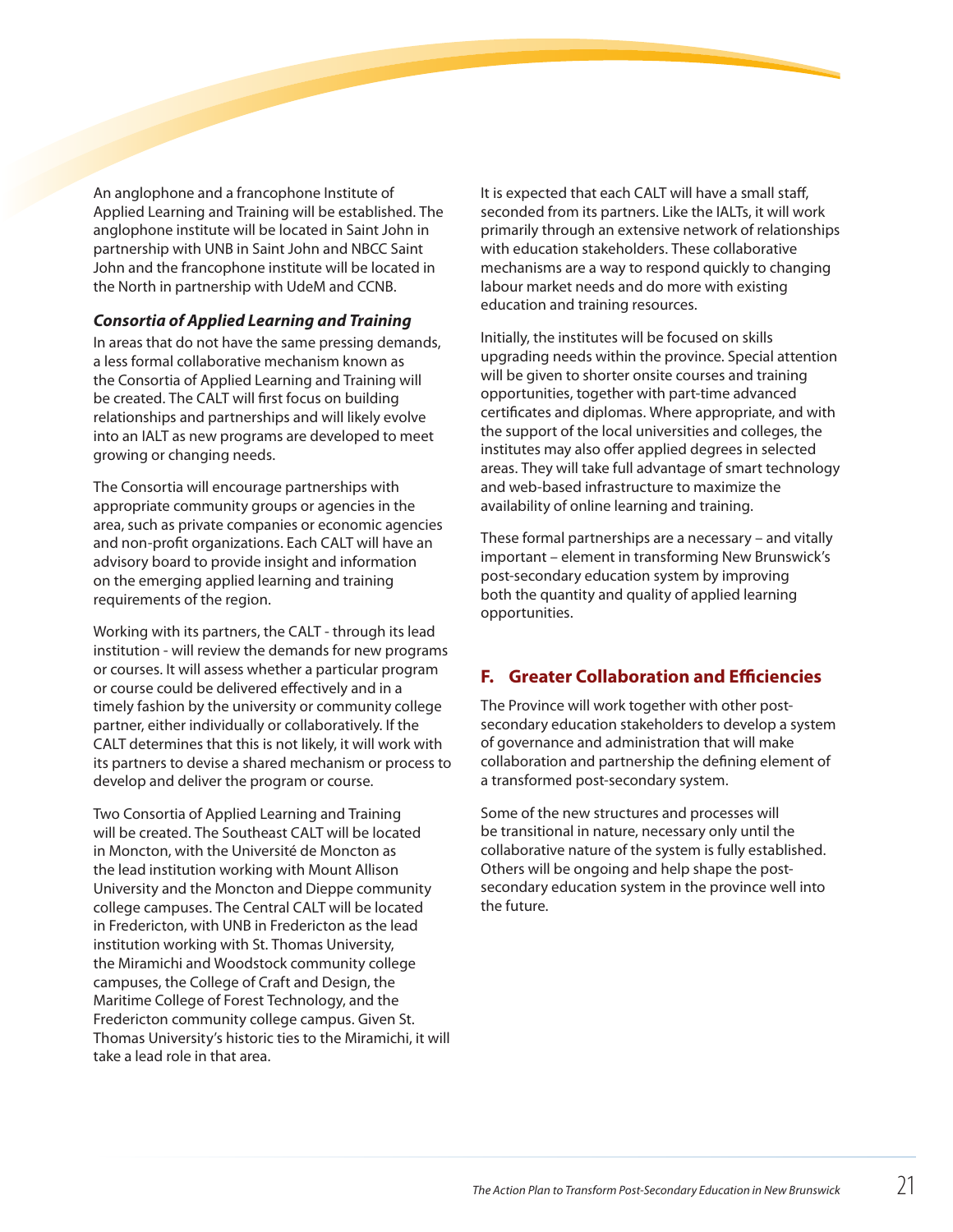## Action #24: Establishing a Post-Secondary Education Agency

The Post-Secondary Education Agency will provide overall coordination, planning and governance for the transformation of the post-secondary system. The agency will be created within three years and will ensure that post-secondary institutions collaborate and form the partnerships necessary to achieve the gains needed in student experience, quality of instruction, expansion of research, and developing efficiencies and responsiveness to community and labour market needs.

## Action #25: Finding efficiencies through shared services

While New Brunswick post-secondary institutions share certain services, there are other common services that could be delivered more innovatively to achieve even greater efficiencies.

Opportunities will be identified to find efficiencies through back-office, administrative and support services, such as procurement, information technology, a centralized application system, and other relevant administrative areas. These common services will be delivered by the newly-formed Health Shared Services Agency.

Properly implemented and managed, increased collaboration will create a better student experience and move institutions closer to an integrated system. It can also generate cost-savings that will be directed to areas of the system requiring additional investment.

Academic functions are not part of the shared services structure and would remain the responsibility of each individual institution.

## Action #26: Increasing the number of international students in New Brunswick

New Brunswick has a long-established reputation for offering quality post-secondary education. The advantages of a New Brunswick education attract many students from other countries and other parts of Canada to the province. In fact, in 2006-2007, 29 per cent, or 2,299 university students in New Brunswick were from outside the province.

Yet international students remain something of an untapped resource for New Brunswick. A comprehensive marketing strategy will be developed in collaboration with universities and community colleges to aggressively market New Brunswick as an education destination to international students.

Increasing the number of international students in New Brunswick's post-secondary education institutions will bring important diversity to the educational experience. Many international students will choose to remain in New Brunswick and can help the province reach its population growth objectives.

While each post-secondary institution will remain responsible for student recruitment, the coordinated marketing strategy will launch its first international campaign in 2009-2010.

## Action #27: Establishing a New Brunswick Presidents' Council

A forum of university and community college presidents and the deputy minister responsible for post-secondary education will be the key collaborative group linking post-secondary education institutions with government and to oversee progress of selected Action Plan initiatives.

The council will be chaired by the deputy minister of Post-Secondary Education, Training and Labour and will be made up of the presidents of the four public universities, the president of the francophone community college and the president of the anglophone community college.

The council will provide an annual work plan and report annually to the minister on its activities.

#### **G. More Accountability**

New Brunswick's post-secondary institutions receive significant levels of funding from the Province. As such they must be accountable to the people of the province for the effective use of public funds. Greater accountability measures are part of the post-secondary education transformation agenda.

## Action #28: Modernizing and replacing post-secondary education funding formulas

University and community college funding formulas will be modernized and replaced to reflect the complexity of institutional roles and to ensure public post-secondary institutions can effectively plan and manage their operations in line with provincial priorities.

#### Action #29: Requiring institutions to submit five-year strategic plans

The government invests significantly in New Brunswick's public post-secondary education systems.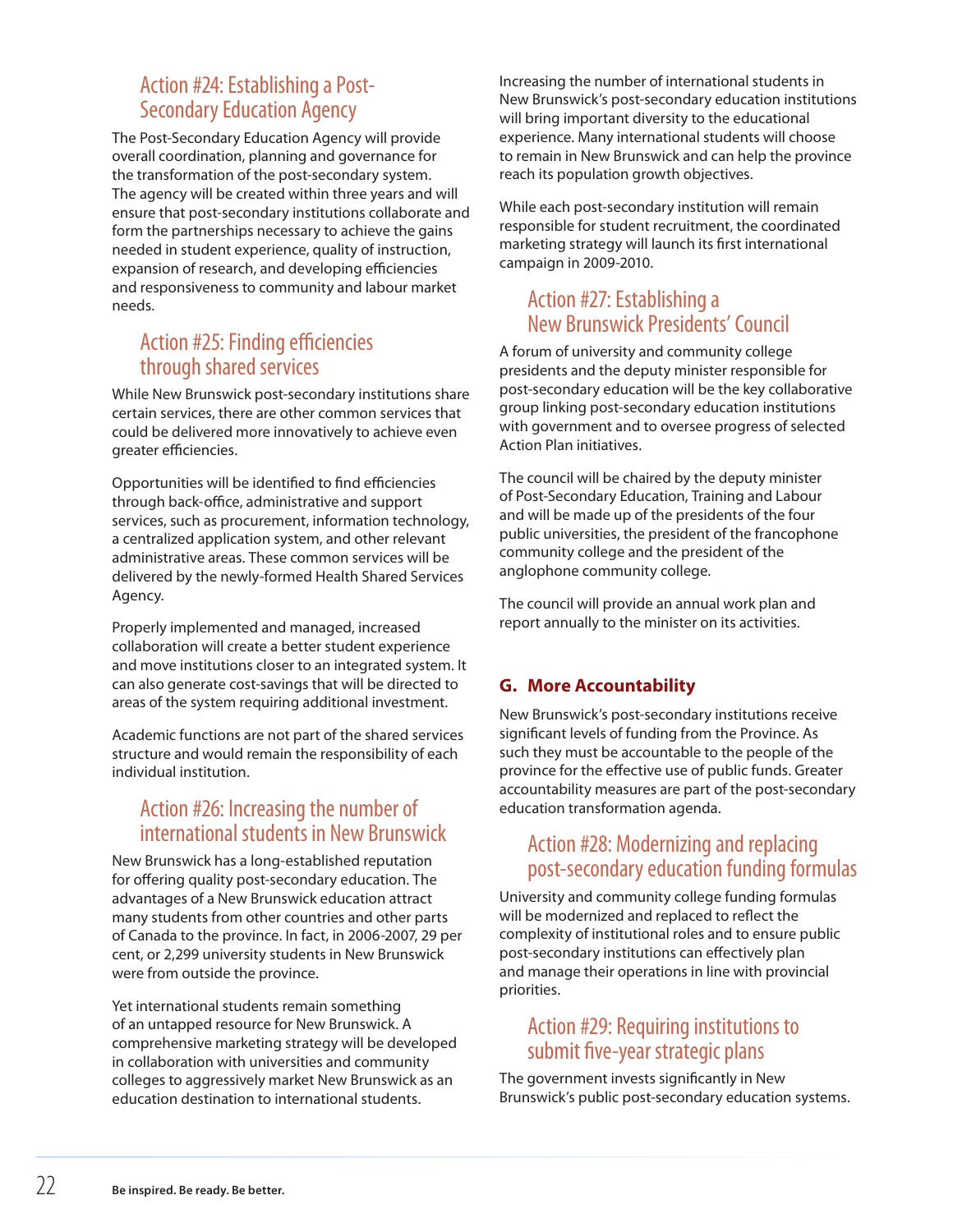To ensure transparency and accountability in the use of public funds, and to ensure rapid progress on the necessary transformation of the system, each public institution will submit a five-year strategic plan, including an annual business plan, to government. These will be supported by performance-based contracts and indicators reflecting the strategic priorities of New Brunswick's Self-Sufficiency Action Plan.

## Action #30: Requiring each institution to appear annually before the Legislature

As a further accountability measure, beginning in 2009 the government will require that each public university, the francophone and the anglophone community college appear annually before an appropriate committee of New Brunswick's Legislature to address their strategic plans and speak to the effective use of public funds.

## Action #31: Establishing a Ministerial Advisory Committee on Post-Secondary Education

A ministerial advisory committee will be established to advise the minister of post-secondary education, training and labour on post-secondary education system planning and monitoring.

The committee will be composed of students, academics and community leaders.

#### **H. A High-Quality Post-Secondary Education System**

New Brunswick's students deserve the best possible post-secondary education system. As part of the creation of a truly integrated system, new methods to ensure accountability and quality will be established.

## Action #32: Extending Quality Assurance reviews to select community college programs

The Maritime Provinces Higher Education Commission approves new university programs and ensures a suitable level of academic quality in New Brunswick's universities.

The transformation of the community college system in New Brunswick is expected to result in a series of new applied, articulated and professional programs. The Province will request that the MPHEC extend its mandate to perform quality assurance on selected new programs in the community college system.

#### **I: Support for Transformation**

A transformation of New Brunswick's post-secondary education system requires considerable investment, particularly in the face of many worthwhile competing demands for scarce resources. However, the government firmly believes that a strong, responsive and modern post-secondary education system is a prerequisite for success and for achieving self-sufficiency.

A transformed system will lead directly to a better educated population whose skills more closely reflect the needs of New Brunswick's growing economy. It will foster a stronger spirit of entrepreneurialism and innovation in the province while attracting new businesses and supporting the growth of existing businesses. Education will establish clusters of expertise and centres of excellence and will draw new people to build lives and careers here in New Brunswick.

A post-secondary education system is a powerful tool. It can create a "virtuous cycle" of opportunity and prosperity that will help each and every New Brunswicker.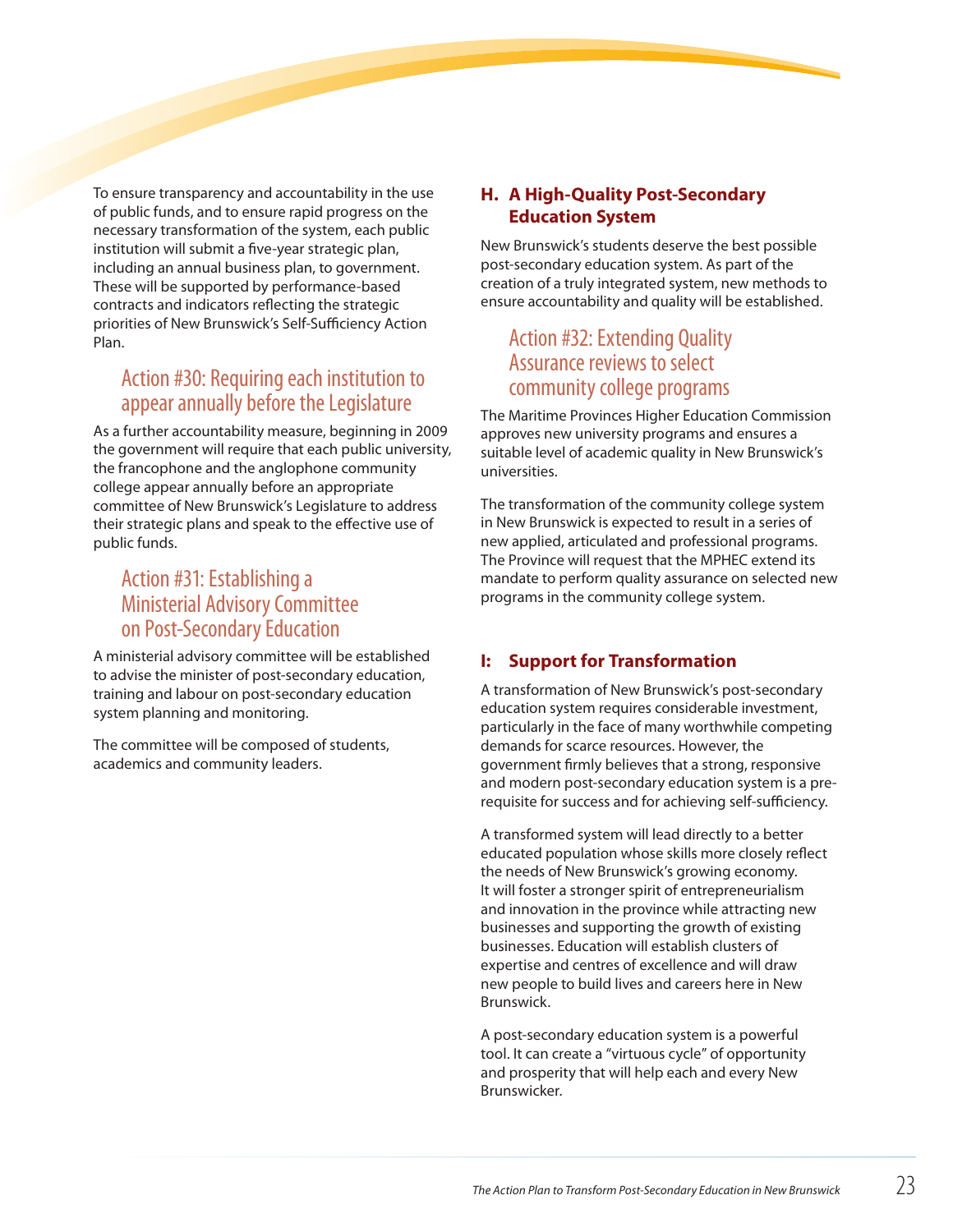## Action #33: Investing in transformation

Projected financial investments of a minimum of \$90 million over five years will be made beginning in 2008-2009 to support the transformation of the postsecondary system.

A plan outlining necessary capital investments will be developed by the Presidents' Council in 2008-2009.

#### *New Investments to support the Action Plan, 2008-2013\* (x \$1,000)*

|                                         | <b>Budget</b> | <b>Projected</b><br>Cost |           |              |
|-----------------------------------------|---------------|--------------------------|-----------|--------------|
|                                         | 2008-2009     | 2009-2010                | 2010-2013 | <b>Total</b> |
| <b>Student Focus</b>                    | 400           | 4,060                    | 12,370    | 16,830       |
| Community<br>College/<br>Apprenticeship | 1,420         | 11,551                   | 14,422    | 27,393       |
| <b>Universities</b>                     | 625           | 19,250                   | 21,964    | 41,839       |
| Collaboration and<br>Implementation     | 1.475         | 2,463                    | ٠         | 3,938        |
| <b>Total</b>                            | 3,920         | 37,324                   | 48,756    | 90,000       |

\* These amounts are incremental and over and above regular departmental funding for post-secondary education.



#### **J. Progress Measurement**

The Government of New Brunswick, after extensive consultation and research, has set out an ambitious agenda for change in the province's post-secondary education system.

As noted earlier, the goal for transforming postsecondary education is to produce the best-educated and most literate population in Canada. As we move toward this goal, performance indicators will be developed to measure and report on progress based on the factors outlined below:

- • Post-secondary education participation rates (including universities, community colleges and apprenticeships) reach the national average by 2014 and then surpasses the highest provincial rate by 2018.
- The proportion of the population with postsecondary education credentials that reaches the national average by 2014 and surpasses the highest provincial rate by 2018.
- The cost of financing a post-secondary education for New Brunswick students.
- Annual growth in the number of articulated and applied programs in New Brunswick's postsecondary education system and in the number of students graduating from them.
- Annual growth in the number of graduate students in the New Brunswick system to reach 3,000 students in graduate programs (including at least 450 in PhD programs).
- Annual growth in basic and applied research (a) within universities and community colleges and (b) in partnership with the private sector.
- Movement of students between community college and university programs and vice versa.
- Rates of completion in post-secondary programs.
- Employment rates of post-secondary graduates and the extent to which they find employment in New Brunswick.
- The post-secondary education system's responsiveness to changing socio-economic conditions.
- Measurement of quality of programs and institutions through MPHEC and other accountability mechanisms.